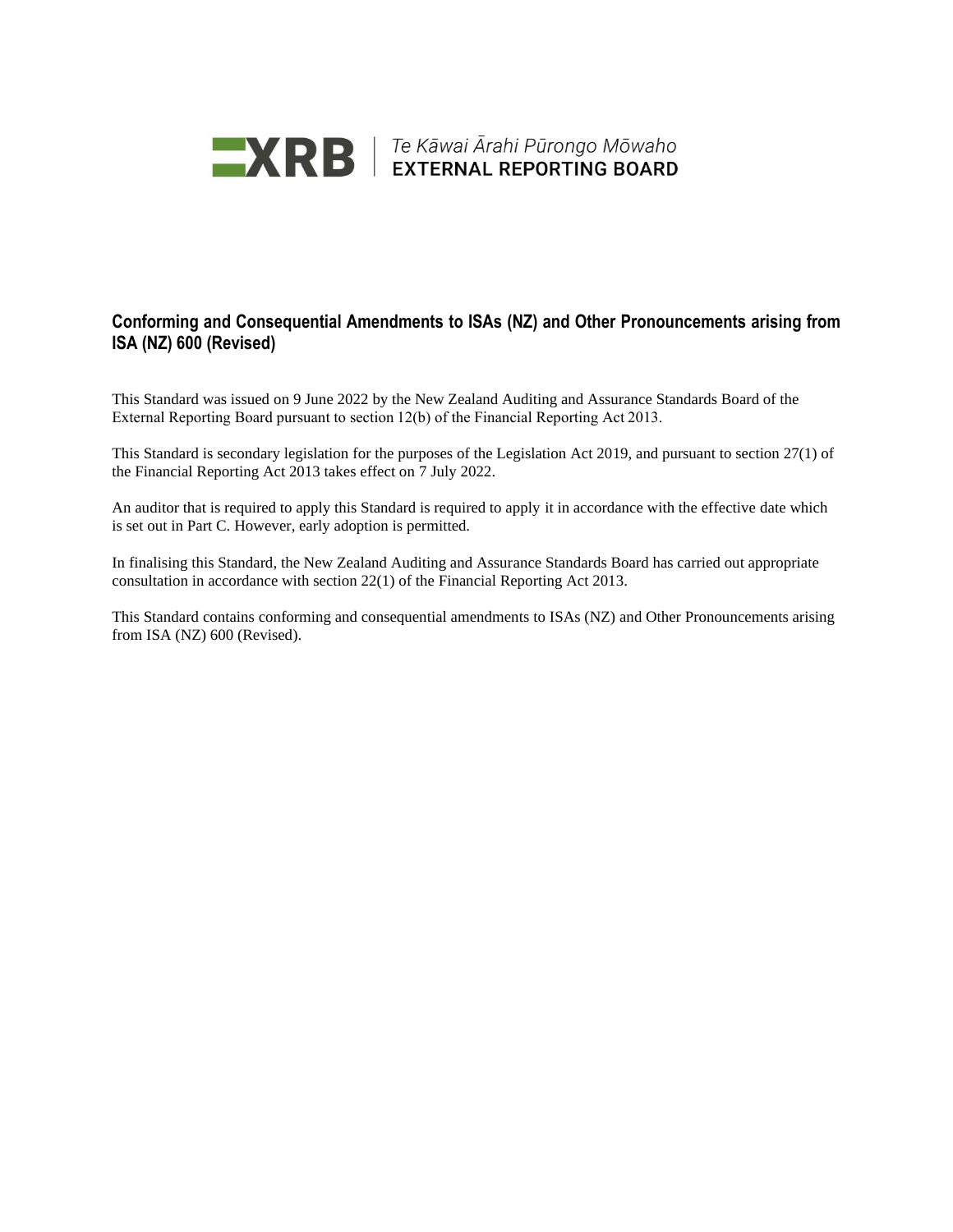#### COPYRIGHT

© External Reporting Board ("XRB") 2022

This XRB standard contains copyright material and reproduces, with the permission of the International Federation of Accountants (IFAC), parts of the corresponding international standard issued by the International Auditing and Assurance Standards Board ("IAASB"), and published by IFAC. Reproduction within New Zealand in unaltered form (retaining this notice) is permitted for personal and non-commercial use subject to the inclusion of an acknowledgement of the source.

Requests and enquiries concerning reproduction and rights for commercial purposes within New Zealand should be addressed to the Chief Executive, External Reporting Board at the following email address: [enquiries@xrb.govt.nz](mailto:enquiries@xrb.govt.nz)

All existing rights (including copyrights) in this material outside of New Zealand are reserved by IFAC, with the exception of the right to reproduce for the purposes of personal use or other fair dealing. Further information can be obtained from IFAC at [www.ifac.org](http://www.ifac.org/) or by writing to [permissions@ifac.org](mailto:permissions@ifac.org)

ISBN 978-1-99-100517-5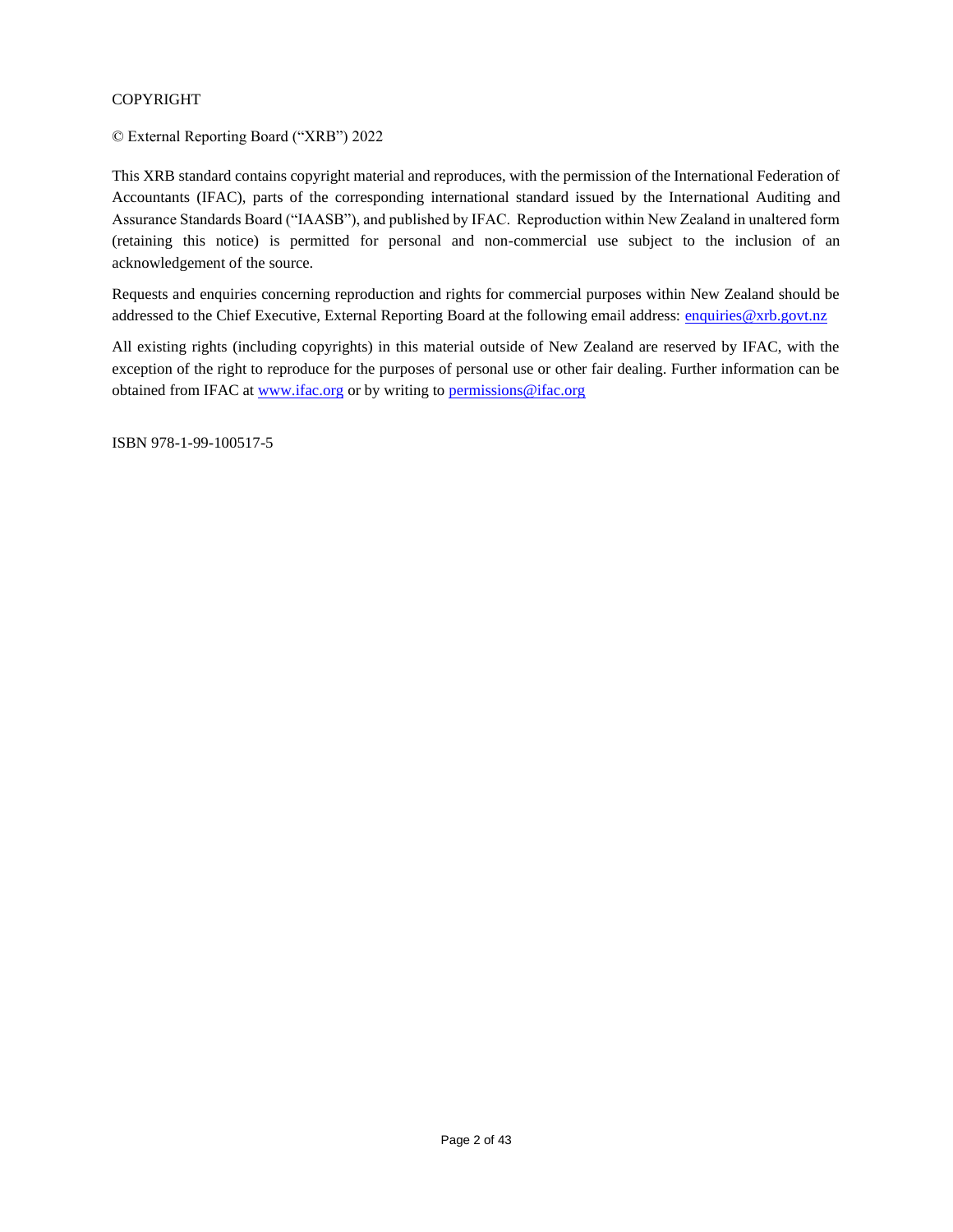# **CONTENTS:**

# **A. INTRODUCTION**

- **B. CONFORMING AND CONSEQUENTIAL AMENDMENTS ARISING FROM ISA (NZ) 600 (REVISED)**
- **C. EFFECTIVE DATE**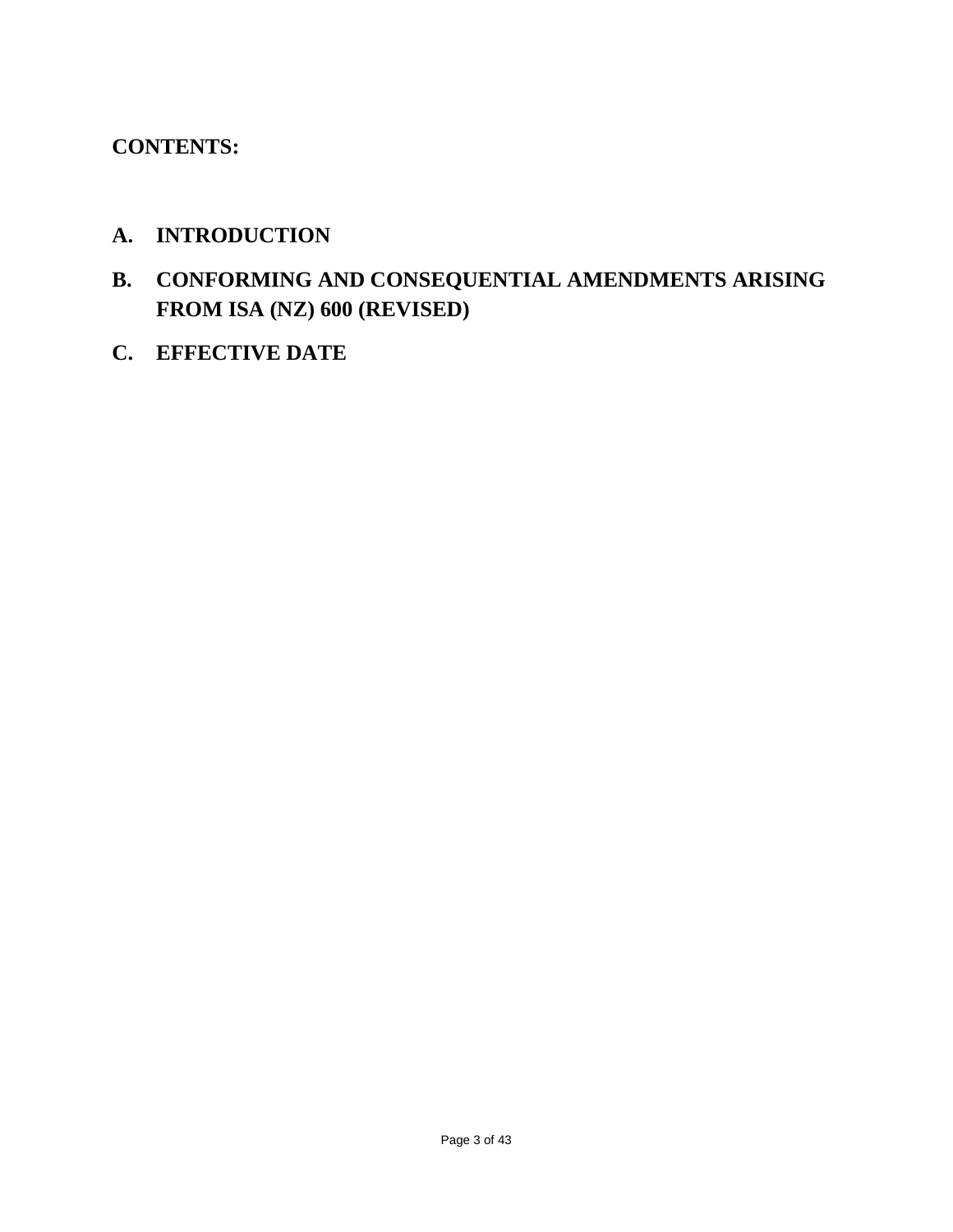# **A. INTRODUCTION**

The following are conforming amendments to other International Standards (New Zealand) as a result of the approval of ISA (NZ) 600 (Revised).

These amendments will become effective at the same time as ISA (NZ) 600 (Revised) and are shown with marked changes from the latest approved versions of the International Standards (New Zealand) that are amended.

The footnote numbers within these amendments do not align with the International Standards (New Zealand) that are amended, and reference should be made to those International Standards (New Zealand).

These conforming and consequential amendments affect the following Standards:

- (a) PES 3 *Quality Management for Firms that Perform Audits or Reviews of Financial Statements, or Other Assurance or Related Services Engagements.*
- (b) PES 4 *Engagement Quality Reviews.*
- (c) ISA (NZ) 220 (Revised) *Quality Management for an Audit of Financial Statements.*
- (d) ISA (NZ) 230 *Audit Documentation.*
- (e) ISA (NZ) 240 *The Auditor's Responsibilities Relating to Fraud in an Audit of Financial Statements.*
- (f) ISA (NZ) 250 (Revised) *Consideration of Laws and Regulations in an Audit of Financial Statements.*
- (g) ISA (NZ) 260 (Revised) *Communication with Those Charged with Governance.*
- (h) ISA (NZ) 300 *Planning an Audit of Financial Statements.*
- (i) ISA (NZ) 315 (Revised 2019) *Identifying and Assessing the Risks of Material Misstatement.*
- (j) ISA (NZ) 320 *Materiality in Planning and Performing an Audit.*
- (k) ISA (NZ) 402 *Audit Considerations Relating to an Entity using a Service Organisation.*
- (l) ISA (NZ) 501 *Audit Evidence – Specific Considerations for Selected Items.*
- (m) ISA (NZ) 510 *Initial Audit Engagements – Opening Balances.*
- (n) ISA (NZ) 550 *Related Parties.*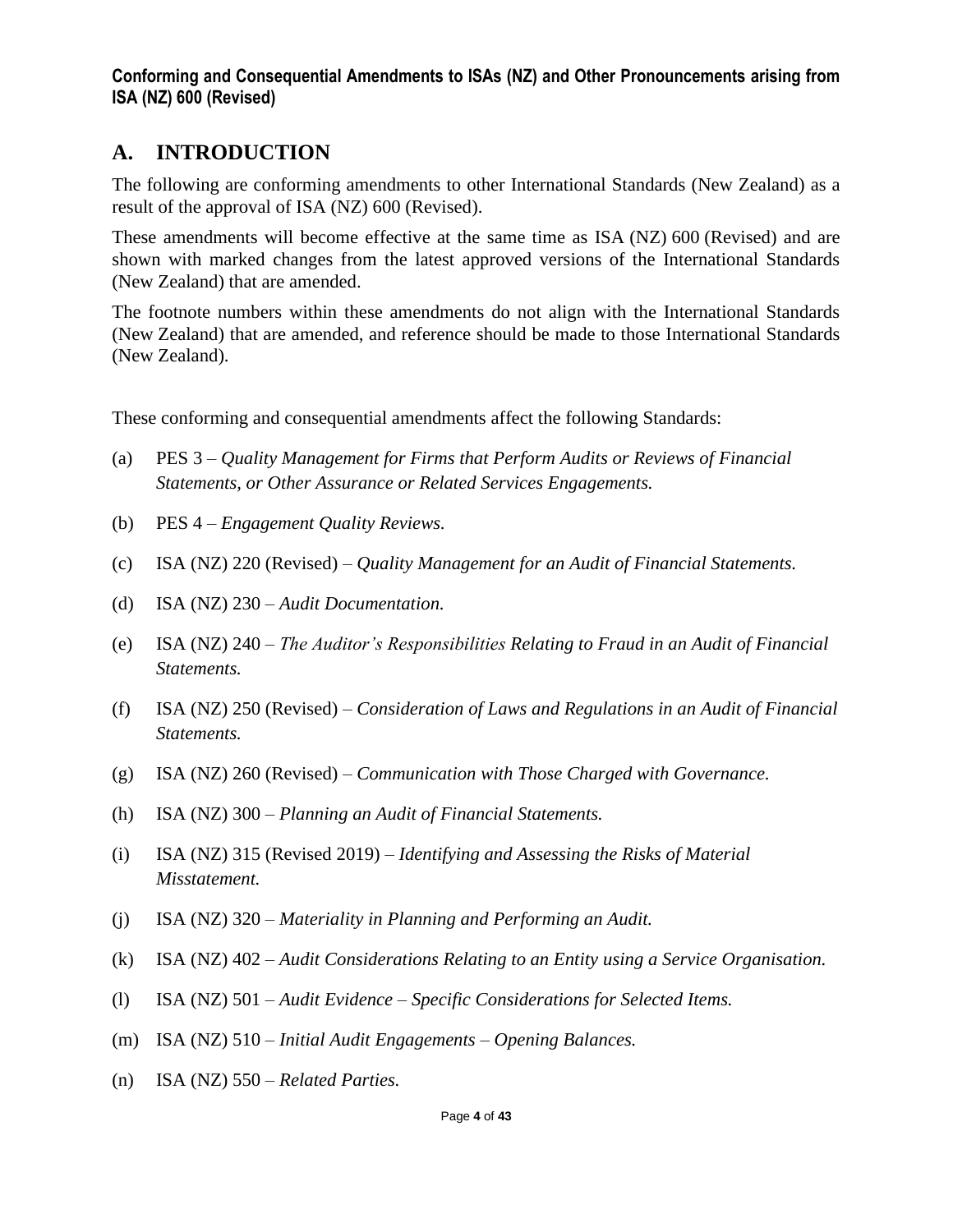- (o) ISA (NZ) 570 (Revised) *Going Concern.*
- (p) ISA (NZ) 610 (Revised 2013) *Using the Work of Internal Auditors.*
- (q) ISA (NZ) 700 (Revised) *Forming an Opinion and Reporting on Financial Statements.*
- (r) ISA (NZ) 701 *Communicating Key Audit Matters in the Independent Auditor's Report.*
- (s) ISA (NZ) 705 (Revised) *Modifications to the Opinion in the Independent Auditor's Report.*
- (t) ISA (NZ) 706 (Revised) *Emphasis of Matter Paragraphs and Other Matter Paragraphs in the Independent Auditor's Report.*
- (u) ISA (NZ) 710 *Comparative Information Corresponding Figures and Comparative Financial Statements.*
- (v) ISA (NZ) 720 (Revised) *The Auditor's Responsibilities Relating to Other Information.*
- (w) ISA (NZ) 805 (Revised) *Special Considerations – Audits of Single Financial Statements and Specific Elements, Accounts or Items of a Financial Statement.*
- (x) ISRE (NZ) 2400 (Revised) *Engagements to Review Historical Financial Statements.*
- (y) XRB Au1 *Application of Auditing and Assurance Standards.*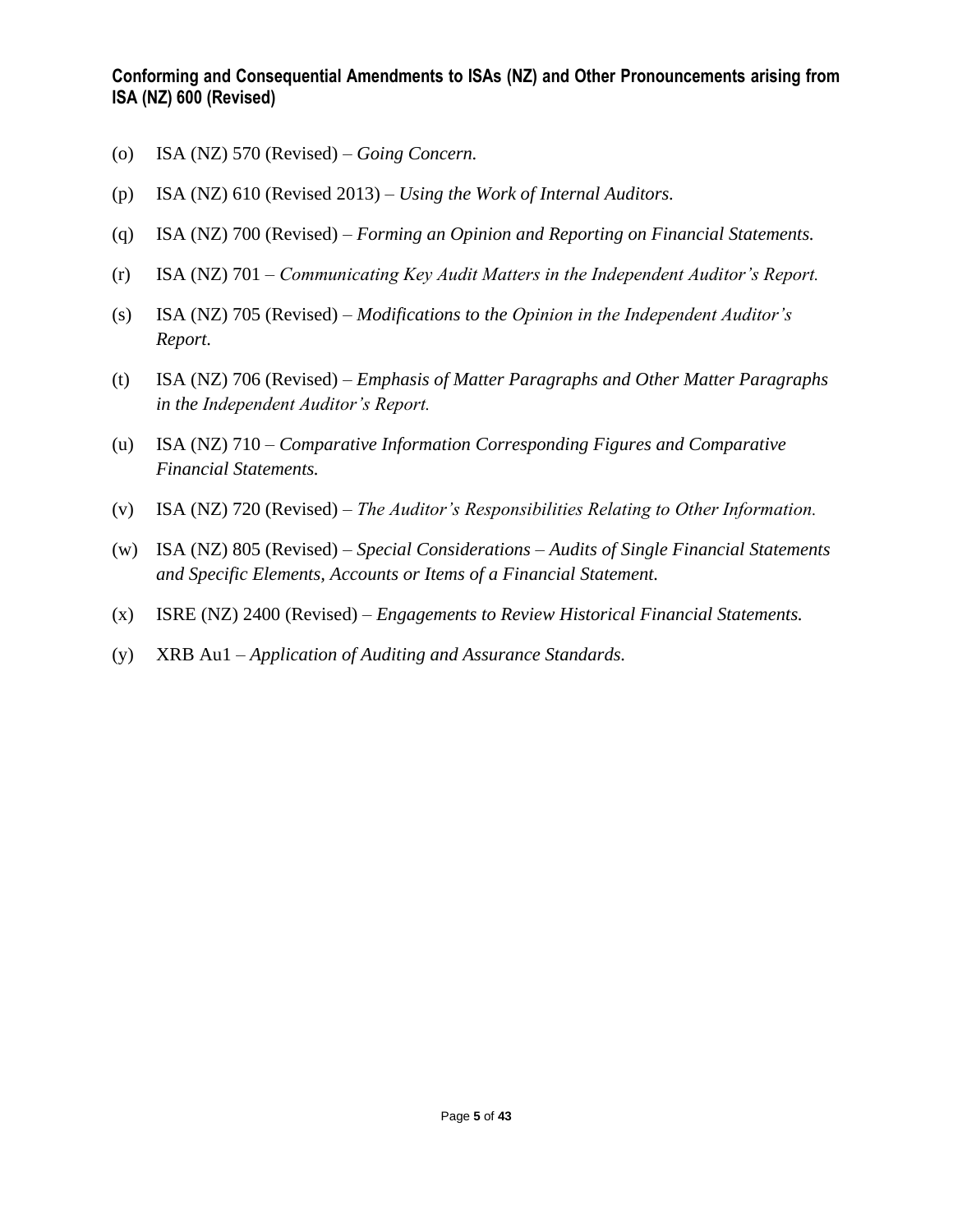## **B. CONFORMING AND CONSEQUENTIAL AMENDMENTS ARISING FROM ISA (NZ) 600 (REVISED)**

### **PES 3 – QUALITY MANAGEMENT FOR FIRMS THAT PERFORM AUDITS OR REVIEWS OF FINANCIAL STATEMENTS, OR OTHER ASSURANCE** OR **RELATED SERVICES ENGAGEMENTS**

…

## **Application and Other Explanatory Material**

…

*Resources (Ref: Para. 32)*

…

*Human Resources*

*…*

Engagement Team Members Assigned to Each Engagement (Ref: Para. 32(d))

…

- A96. ISA (NZ)  $220$  (Revised)<sup>1</sup> addresses the responsibility of the engagement partner to determine that members of the engagement team, and any auditor's external experts and internal auditors who provide direct assistance who are not part of the engagement team, collectively have the appropriate competence and capabilities, including sufficient time, to perform the engagement. ISA (NZ)  $600$  (Revised)<sup>2</sup> expands on how ISA (NZ) 220 (Revised) is to be applied in relation to an audit of group financial statements. The responses designed and implemented by the firm to address the competence and capabilities of engagement team members assigned to the engagement may include policies or procedures that address:
	- Information that may be obtained by the engagement partner and factors to consider in determining that the engagement team members assigned to the engagement, including those assigned by the firm's network, another network firm or service provider, have the competence and capabilities to perform the engagement.
	- How concerns about the competence and capabilities of engagement team members, in particular those assigned by the firm's network, another network firm or service provider, may be resolved.

<sup>1</sup> ISA (NZ) 220 (Revised), paragraph 26

<sup>2</sup> ISA (NZ) 600 (Revised), *Special Considerations–Audits of Group Financial Statements (Including the Work of Component Auditors)*, paragraph 2619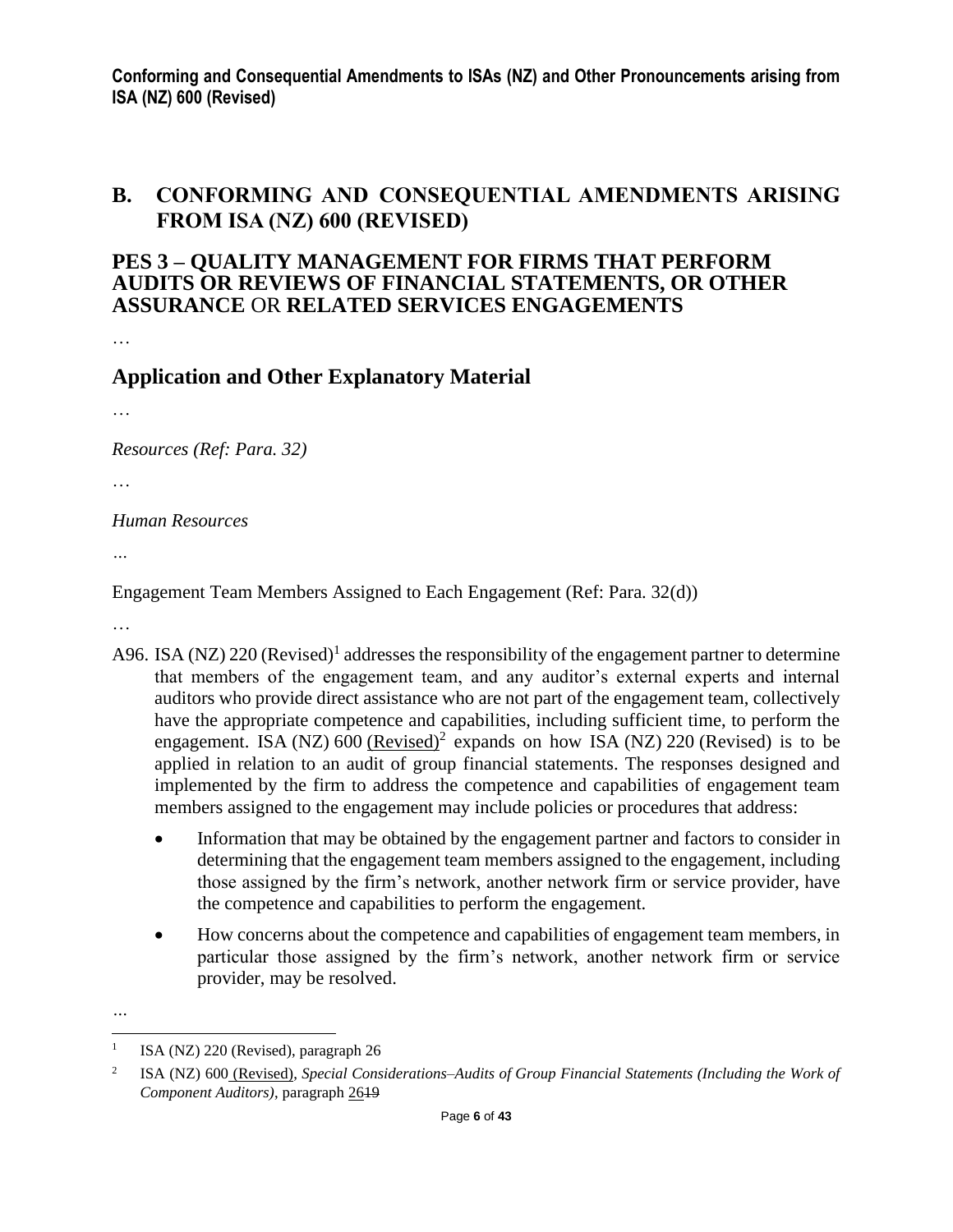### **Information and Communication** (Ref: Para. 33)

…

…

### *Communication Within the Firm* (Ref: Para. 33(b), 33(c))

A112. The firm may recognise and reinforce the responsibility of personnel and engagement teams to exchange information with the firm and with one another by establishing communication channels to facilitate communication across the firm.

*Examples of communication among the firm, personnel and engagement teams*

- The firm communicates the responsibility for implementing the firm's responses to personnel and engagement teams.
- The firm communicates changes to the system of quality management to personnel and engagement teams, to the extent that the changes are relevant to their responsibilities and enables personnel and engagement teams to take prompt and appropriate action in accordance with their responsibilities.
- The firm communicates information that is obtained during the firm's acceptance and continuance process that is relevant to engagement teams in planning and performing engagements.
- Engagement teams communicate to the firm information about:
	- o The client that is obtained during the performance of an engagement that may have caused the firm to decline the client relationship or specific engagement had that information been known prior to accepting or continuing the client relationship or specific engagement.
	- o The operation of the firm's responses (e.g., concerns about the firm's processes for assigning personnel to engagements), which in some cases, may indicate a deficiency in the firm's system of quality management.
- Engagement teams communicate information to the engagement quality reviewer or individuals providing consultation.
- The Ggroup engagement teams auditor communicates matters to component auditors in accordance with the firm's policies or procedures, including matters related to quality management at the engagement level.
- The individual(s) assigned operational responsibility for compliance with independence requirements communicates to relevant personnel and engagement teams changes in the independence requirements and the firm's policies or procedures to address such changes.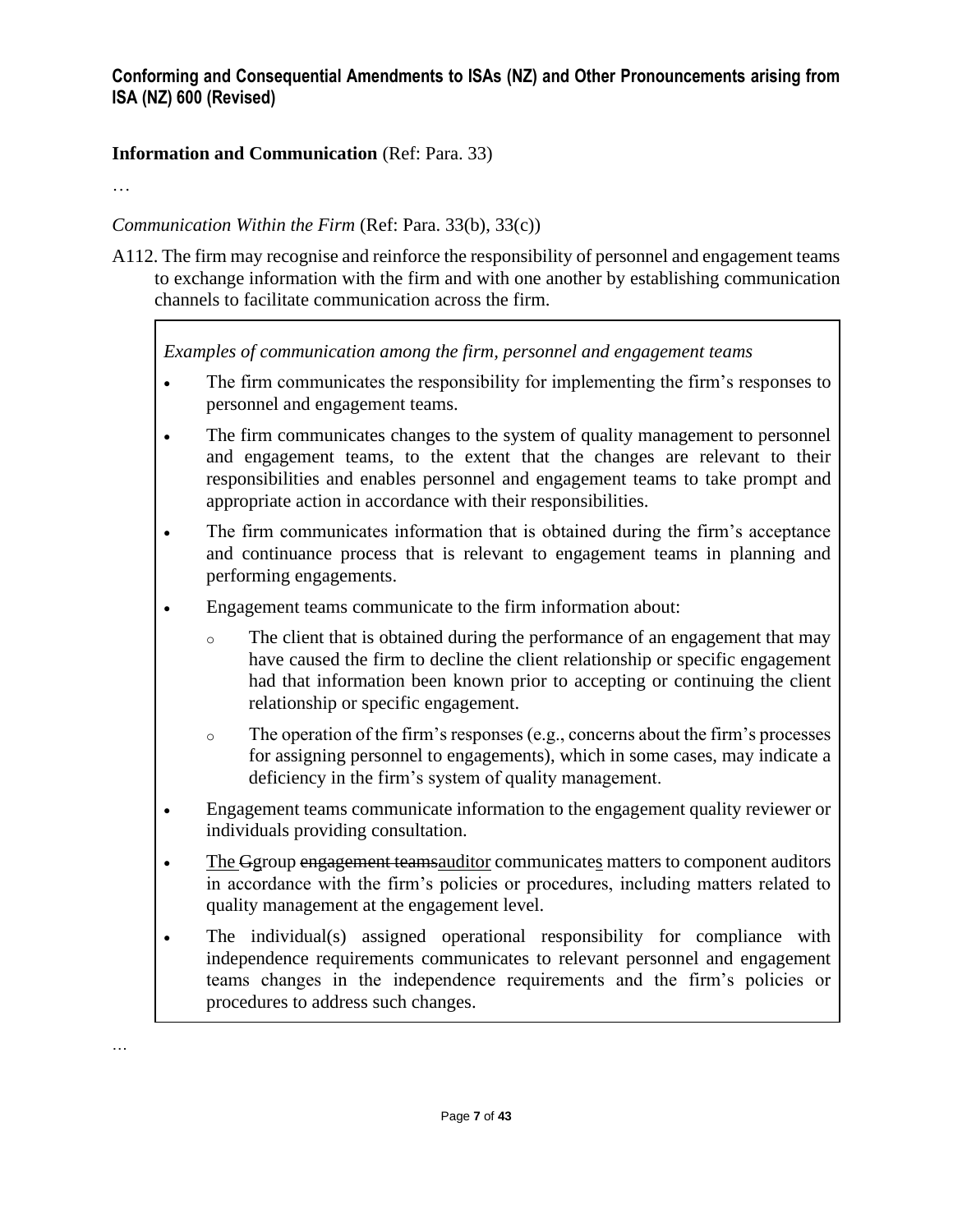# **PES 4 – ENGAGEMENT QUALITY REVIEWS**

…

# **Application and Other Explanatory Material**

…

**Performance of the Engagement Quality Review** (Ref: Para. 24–27)

…

*Procedures Performed by the Engagement Quality Reviewer* (Ref: Para. 25–27)

…

#### Group Audit Considerations

A32. The performance of an engagement quality review for an audit of group financial statements may involve additional considerations for the individual appointed as the engagement quality reviewer for the group audit, depending on the size and complexity of the group. Paragraph 21(a) requires the firm's policies or procedures to require the engagement quality reviewer to take overall responsibility for the performance of the engagement quality review. In doing so, for larger and more complex group audits, the group engagement quality reviewer may need to discuss significant matters and significant judgements with key members of the engagement team other than the group engagement teamauditor (e.g., those responsible for performing audit procedures on the financial information of a component auditor). In these circumstances, the engagement quality reviewer may be assisted by individuals in accordance with paragraph 20. The guidance in paragraph A22 may be helpful when the engagement quality reviewer for the group audit is using assistants.

…

# **ISA (NZ) 220 (REVISED) – QUALITY MANAGEMENT FOR AN AUDIT OF FINANCIAL STATEMENTS**

…

# **Application and Other Explanatory Material**

### **Scope of this ISA (NZ)** (Ref: Para. 1)

A1. This ISA (NZ) applies to all audits of financial statements, including audits of group financial statements. ISA (NZ) 600 (Revised)<sup>3</sup> deals with special considerations that apply to an audit of group financial statements and when component auditors are involved. ISA (NZ) 600 (Revised), adapted as necessary in the circumstances, may also be useful in an audit of financial statements when the engagement team includes individuals from another firm. For

<sup>3</sup> ISA (NZ) 600 (Revised), *Special Considerations—Audits of Group Financial Statements (Including the Work of Component Auditors)*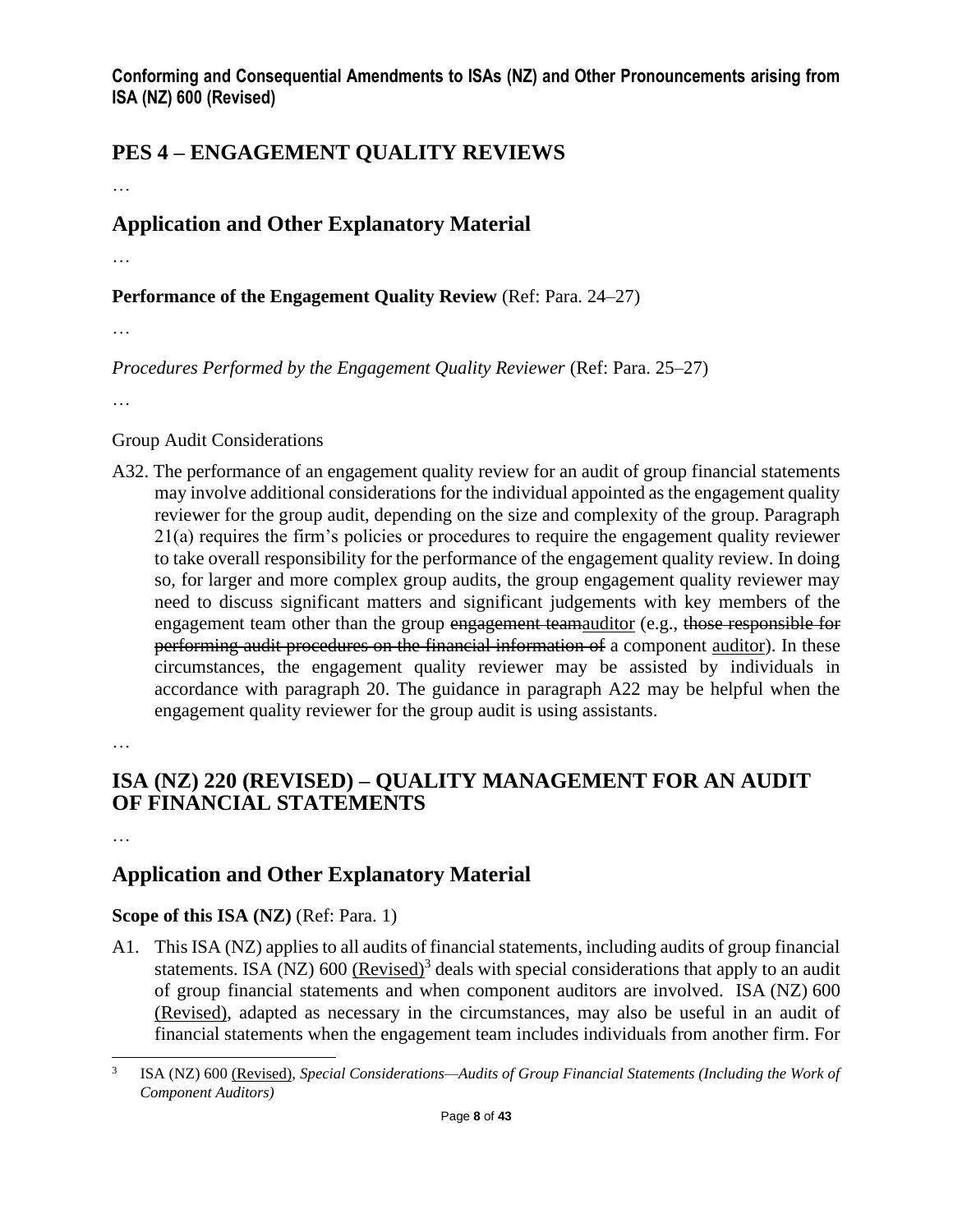example, ISA (NZ) 600 (Revised) may be useful when involving such an individual to attend a physical inventory count, inspect property, plant and equipment, or perform audit procedures at a shared service centre at a remote location.

…

### **Definitions**

*Engagement Team* (Ref: Para. 12(d))

…

A21A.When joint auditors conduct an audit, the joint engagement partners and their engagement teams collectively constitute the "engagement partner" and "engagement team" for the purposes of the ISAs (NZ). This ISA (NZ) does not, however, deal with the relationship between joint auditors or the work that one joint auditor performs in relation to the work of the other joint auditor.

…

The Application of Firm Policies or Procedures by Members of the Engagement Team (Ref: Para. 9, 12(d),17)

- A24. In particular, the firm's policies or procedures may require the firm or the engagement partner to take different actions from those applicable to personnel when obtaining an understanding of whether an individual from another firm:
	- Has the appropriate competence and capabilities to perform the audit engagement. For example, the individual would not be subject to the firm's recruitment and training processes and therefore the firm's policies or procedures may state that this determination can be made through other actions such as obtaining information from the other firm or a licensing or registration body. Paragraphs 2619 and A59–A6438 of ISA (NZ) 600 (Revised) contain guidance on obtaining an understanding of the competence and capabilities of component auditors.
	- Understands the ethical requirements that are relevant to the group audit engagement. For example, the individual would not be subject to the firm's training in respect of the firm's policies or procedures for relevant ethical requirements. The firm's policies or procedures may state that this understanding is obtained through other actions such as providing information, manuals, or guides containing the provisions of the relevant ethical requirements applicable to the audit engagement to the individual.
	- Will confirm independence. For example, individuals who are not personnel may not be able to complete independence declarations directly on the firm's independence systems. The firm's policies or procedures may state that such individuals can provide evidence of their independence in relation to the audit engagement in other ways, such as written confirmation.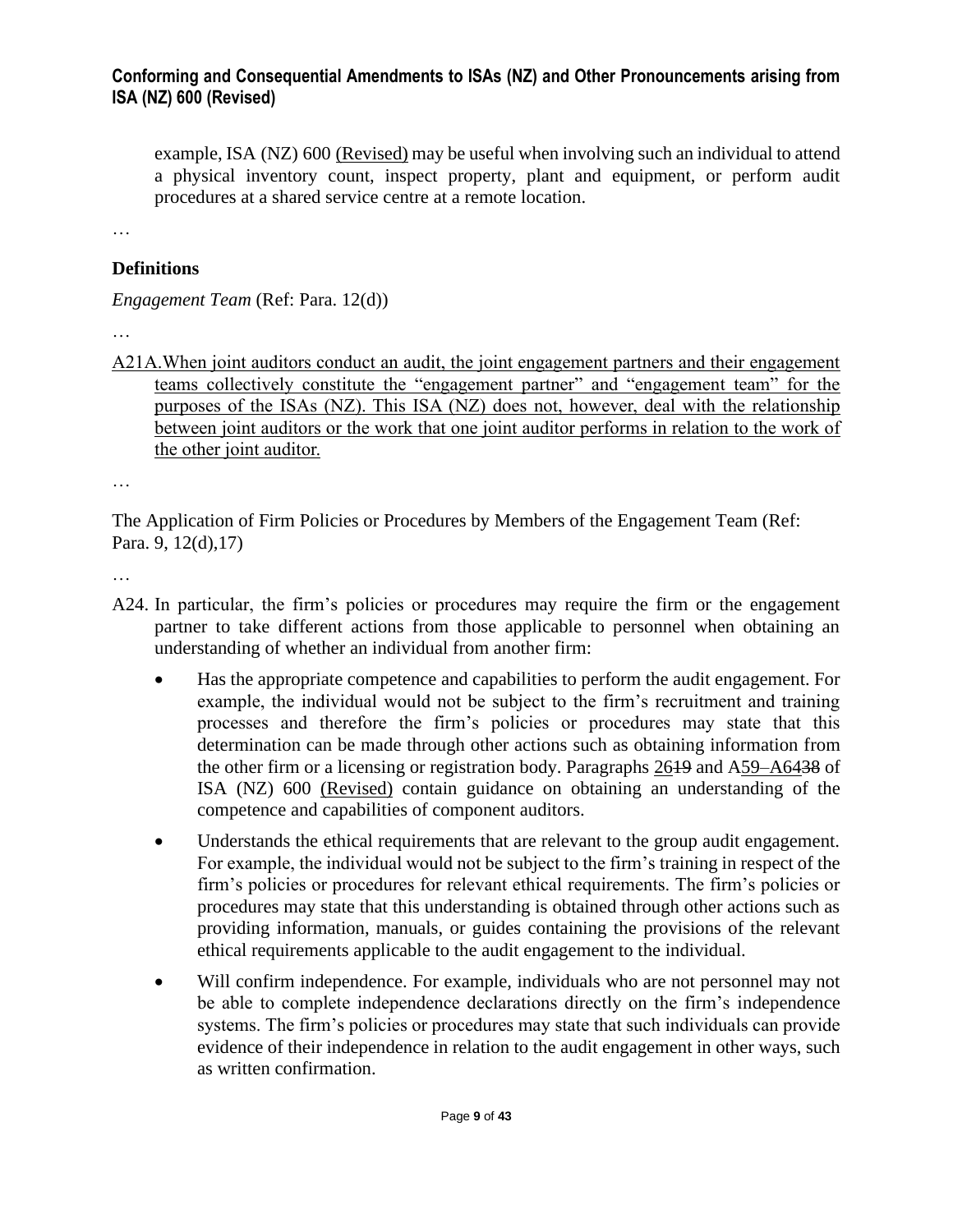A25. When firm policies or procedures require specific activities to be undertaken in certain circumstances (e.g., consultation on a particular matter), it may be necessary for the firm's related policies or procedures to be communicated to individuals who are not personnel. Such individuals are then able to alert the engagement partner if the circumstance arises, and this enables the engagement partner to comply with the firm's policies or procedures. For example, in a group audit engagement, if a component auditor is performing audit procedures on the financial information of a component and identifies a difficult or contentious matter that is relevant to the group financial statements and subject to consultation<sup>4</sup> under the group auditor's policies or procedures, the component auditor is able to alert the group engagement teamauditor about the matter.

…

#### **Relevant Ethical Requirements, Including Those Related to Independence** (Ref: Para. 16– 21)

### *Relevant Ethical Requirements* (Ref: Para. 1, 16–21)

A38. ISA (NZ)  $200^5$  requires that the auditor comply with relevant ethical requirements, including those pertaining to independence, relating to financial statement audit engagements. Relevant ethical requirements may vary depending on the nature and circumstances of the engagement. For example, certain requirements related to independence may be applicable only when performing audits of listed entities. ISA (NZ) 600 (Revised) includes additional requirements and guidance to those in this ISA (NZ) regarding communications about relevant ethical requirements with component auditors.

…

### **Acceptance and Continuance of Client Relationships and Audit Engagements** (Ref: Para. 22–24)

- A53. Information obtained during the acceptance and continuance process may assist the engagement partner in complying with the requirements of this ISA (NZ) and making informed decisions about appropriate courses of action. Such information may include:
	- Information about the size, complexity and nature of the entity, including whether it is a group audit, the industry in which it operates and the applicable financial reporting framework;
	- The entity's timetable for reporting, such as at interim and final stages;
	- In relation to group audits, the nature of the control relationships between the parent and its entities and business units; and
	- Whether there have been changes in the entity or in the industry in which the entity

<sup>4</sup> See paragraph 35.

<sup>5</sup> ISA (NZ) 200, paragraphs 14 and  $A16-A19$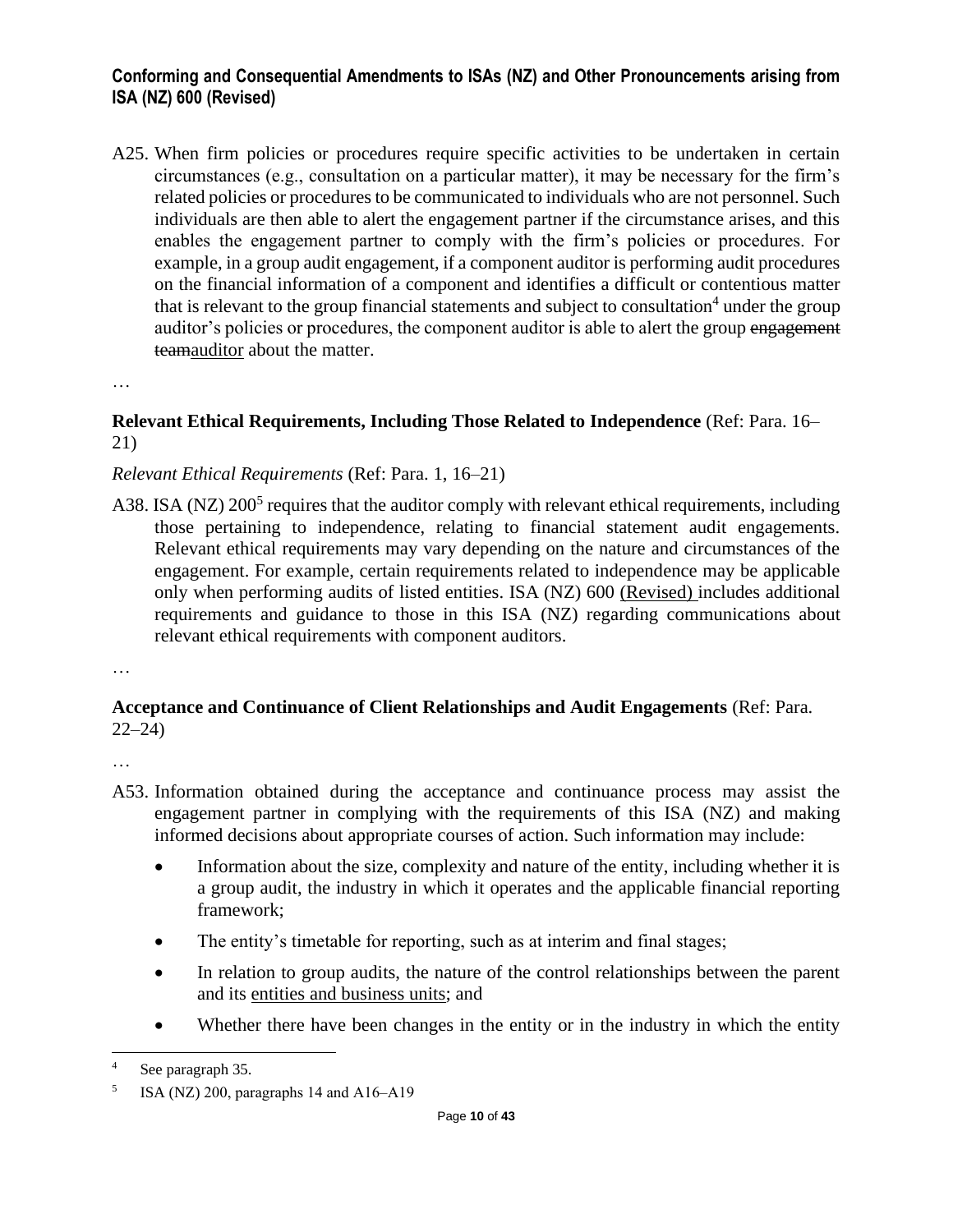operates since the previous audit engagement that may affect the nature of resources required, as well as the manner in which the work of the engagement team will be directed, supervised and reviewed.

- A54. Information obtained during acceptance and continuance may also be relevant in complying with the requirements of other ISAs (NZ), as well as this ISA (NZ), for example with respect to:
	- Establishing an understanding of the terms of the audit engagement, as required by ISA (NZ)  $210;6$
	- Identifying and assessing risks of material misstatement, whether due to error or fraud, in accordance with ISA (NZ) 315 (Revised 2019) and ISA (NZ)  $240$ ;<sup>7</sup>
	- Understanding the group, its components and its their environments, in the case of an audit of group financial statements in accordance with ISA (NZ) 600 (Revised), and directing, supervising and reviewing the work of component auditors;
	- Determining whether, and how, to involve an auditor's expert in accordance with ISA (NZ) 620; and
	- The entity's governance structure in accordance with ISA (NZ)  $260$  (Revised)<sup>8</sup> and ISA (NZ)  $265.<sup>9</sup>$

…

#### **Engagement Resources** (Ref: Para. 25–28)

…

A60. Resources for an audit engagement are primarily assigned or made available by the firm, although there may be circumstances when the engagement team directly obtains resources for the audit engagement. For example, this may be the case when a component auditor is required by statute, regulation or for another reason to express an audit opinion on the financial statements of a component, and the component auditor is also appointed by component management to perform audit procedures on behalf of the group engagement teamauditor. In such circumstances, the firm's policies or procedures may require the engagement partner to take different actions, such as requesting information from the component auditor, to determine whether sufficient and appropriate resources are assigned or made available.

*<sup>…</sup>*

<sup>6</sup> ISA (NZ) 210, *Agreeing the Terms of Audit Engagements*, paragraph 9

<sup>7</sup> ISA (NZ) 240, *The Auditor's Responsibilities Relating to Fraud in an Audit of Financial Statements*

<sup>8</sup> ISA (NZ) 260 (Revised), *Communication with Those Charged with Governance*

<sup>9</sup> ISA (NZ) 265, *Communicating Deficiencies in Internal Control to Those Charged with Governance and Management*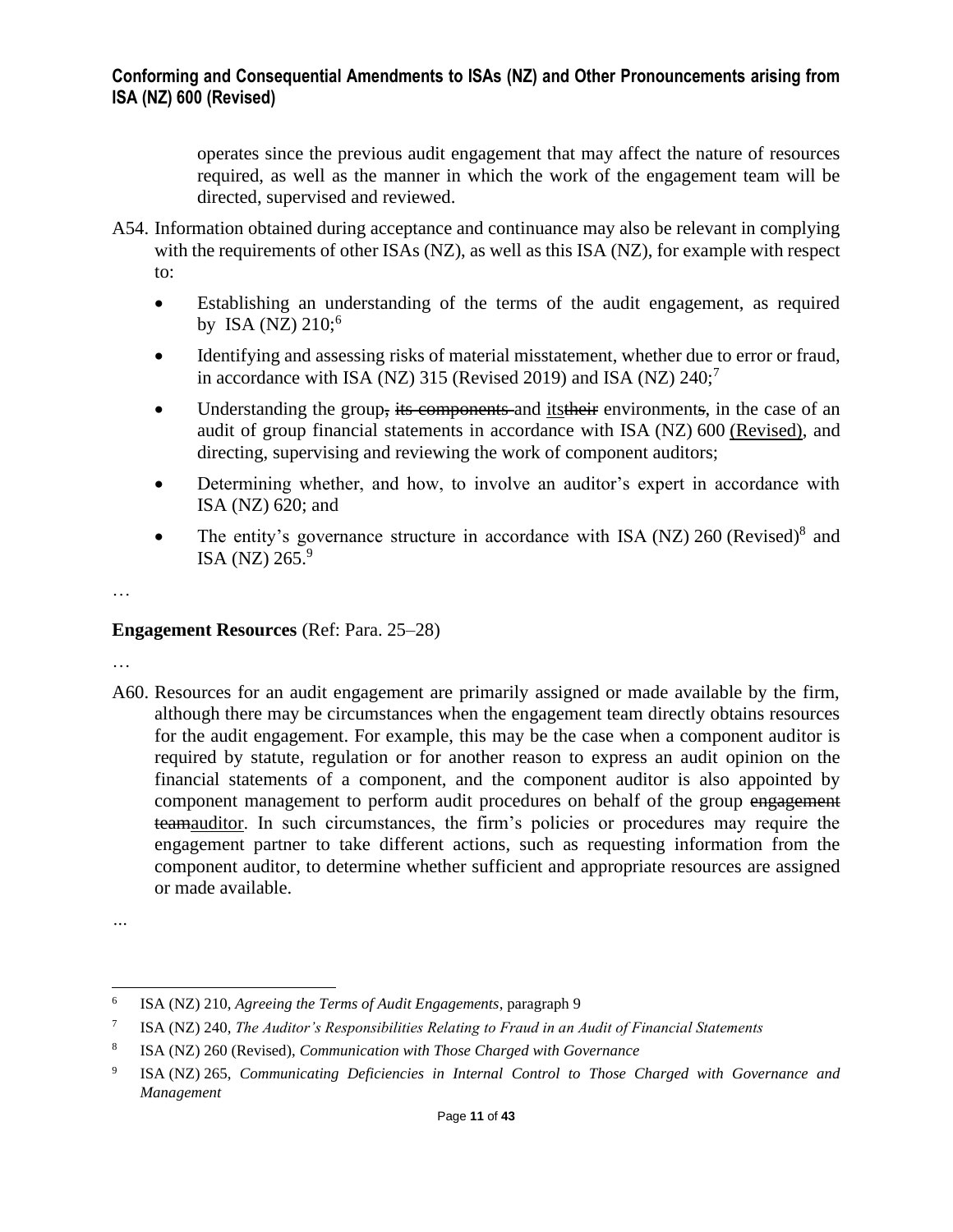*Insufficient or Inappropriate Resources* (Ref: Para. 27)

…

A76. In an audit of group financial statements, when there are insufficient or inappropriate resources in relation to work being performed at a component by a component auditor, the engagement partner may discuss the matter with the component auditor, management or the firm to make sufficient and appropriate resources available.

…

#### **Engagement Performance**

…

*Direction, Supervision and Review* (Ref: Para. 30)

…

The Engagement Partner's Review (Ref: Para. 30–34)

- A92. The engagement partner exercises professional judgement in identifying the areas of significant judgement made by the engagement team. The firm's policies or procedures may specify certain matters that are commonly expected to be significant judgements. Significant judgements in relation to the audit engagement may include matters related to the overall audit strategy and audit plan for undertaking the engagement, the execution of the engagement and the overall conclusions reached by the engagement team, for example:
	- Matters related to planning the engagement, such as matters related to determining materiality.
	- The composition of the engagement team, including:
		- $\circ$  Personnel using expertise in a specialized area of accounting or auditing;
		- o The use of personnel from service delivery centres.
	- The decision to involve an auditor's expert, including the decision to involve an external expert.
	- The engagement team's consideration of information obtained in the acceptance and continuance process and proposed responses to that information.
	- The engagement team's risk assessment process, including situations where consideration of inherent risk factors and the assessment of inherent risk requires significant judgement by the engagement team. The engagement team's consideration of related party relationships and transactions and disclosures.
	- Results of the procedures performed by the engagement team on significant areas of the engagement, for example, conclusions in respect of certain accounting estimates, accounting policies or going concern considerations.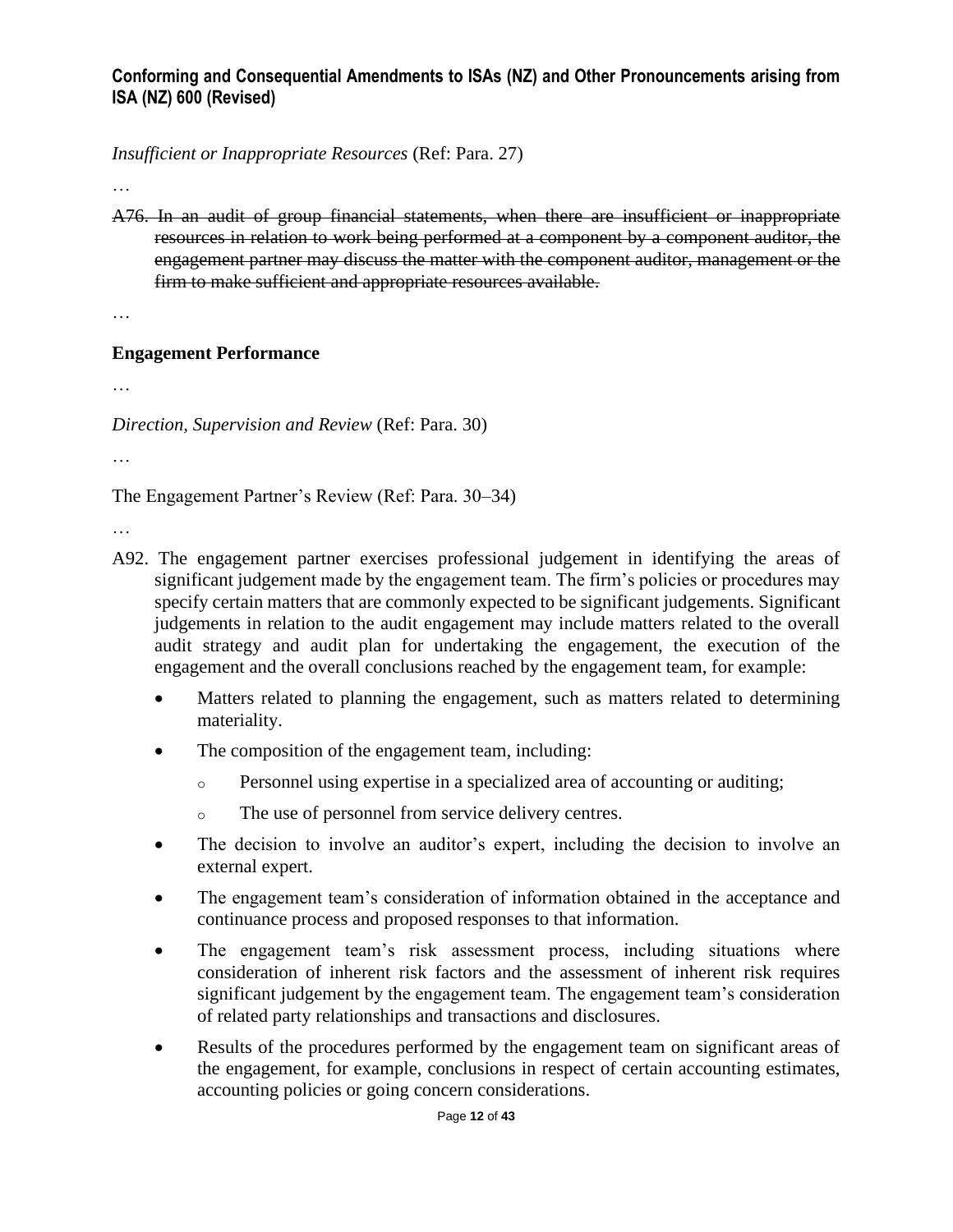- The engagement team's evaluation of the work performed by experts and conclusions drawn therefrom.
- In group audit situations:
	- o The proposed overall group audit strategy and group audit plan;
	- o Decisions about the involvement of component auditors, including how to direct and supervise them and review their work<del>, including, for example, when there</del> are areas of higher assessed risk of material misstatement of the financial information of a component; and
	- o The evaluation of work performed by component auditors and the conclusions drawn therefrom.
- How matters affecting the overall audit strategy and audit plan have been addressed.
- The significance and disposition of corrected and uncorrected misstatements identified during the engagement.
- The proposed audit opinion and matters to be communicated in the auditor's report, for example, key audit matters, or a "Material Uncertainty Related to Going Concern" paragraph.

…

# **ISA (NZ) 230 – AUDIT DOCUMENTATION**

…

#### **Appendix**

(Ref: Para. 1)

### *Specific Audit Documentation Requirements in Other ISAs (NZ)*

This appendix identifies paragraphs in other ISAs (NZ) that contain specific documentation requirements. The list is not a substitute for considering the requirements and related application and other explanatory material in ISAs (NZ).

- ISA (NZ) 210, *Agreeing the Terms of Audit Engagements* paragraphs 10–12
- ISA (NZ) 220 (Revised), *Quality Management for an Audit of Financial Statements* paragraph 41
- ISA (NZ) 240, *The Auditor's Responsibilities Relating to Fraud in an Audit of Financial Statements* – paragraphs 45–48
- ISA (NZ) 250 (Revised), *Consideration of Laws and Regulations in an Audit of Financial Statements* – paragraph 30
- ISA (NZ) 260 (Revised), *Communication with Those Charged with Governance* paragraph 23
- ISA (NZ) 300, *Planning an Audit of Financial Statements* paragraph 12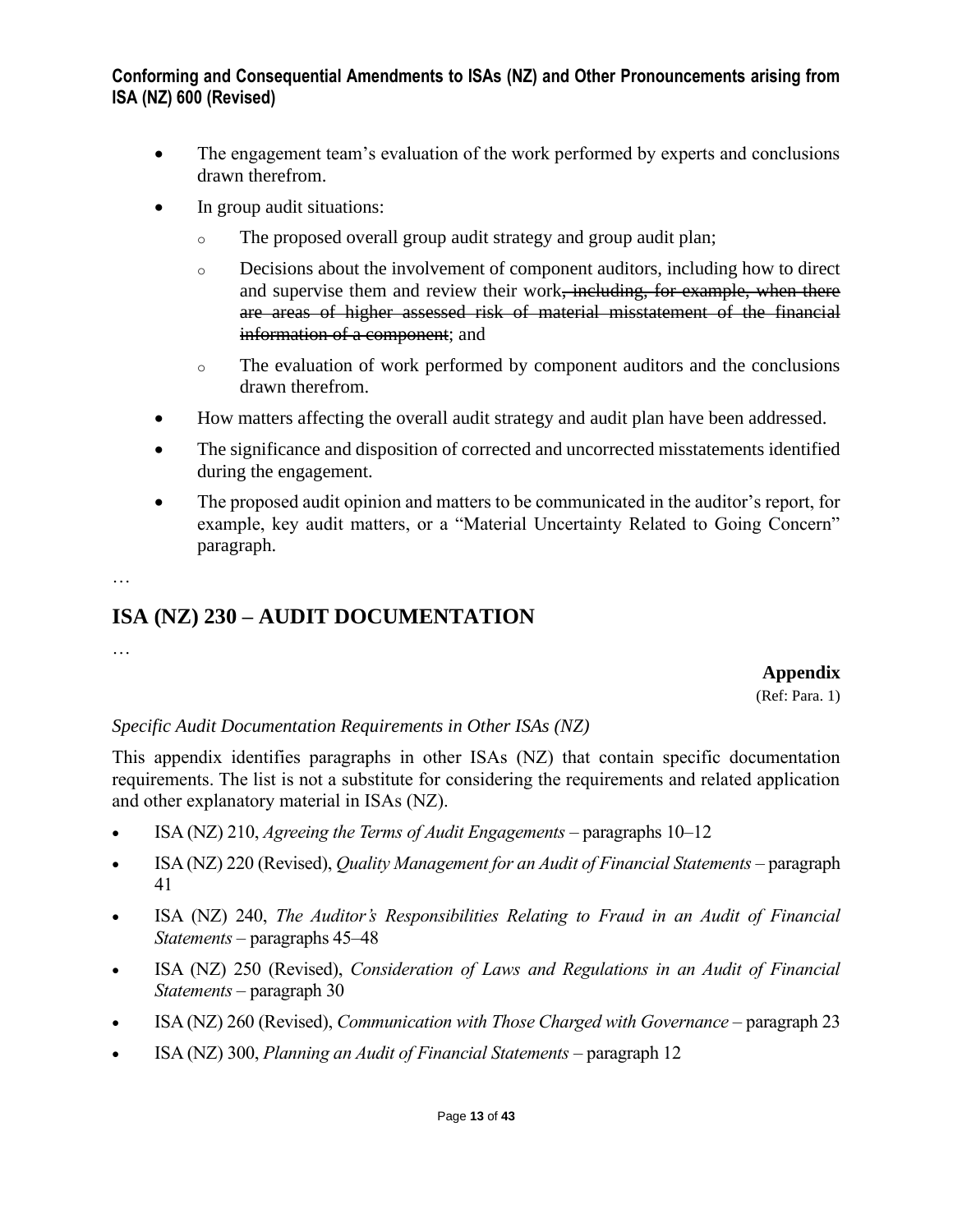- ISA (NZ) 315 (Revised 2019), *Identifying and Assessing the Risks of Material Misstatement* paragraph 38
- ISA (NZ) 320, *Materiality in Planning and Performing an Audit* paragraph 14
- ISA (NZ) 330, *The Auditor's Responses to Assessed Risks* paragraphs 28–30
- ISA (NZ) 450, *Evaluation of Misstatements Identified during the Audit* paragraph 15
- ISA (NZ) 540 (Revised), *Auditing Accounting Estimates and Related Disclosures* paragraph 39
- ISA (NZ) 550, *Related Parties* paragraph 28
- ISA (NZ) 600 (Revised), *Special Considerations—Audits of Group Financial Statements (Including the Work of Component Auditors)* – paragraph 59570
- ISA (NZ) 610 (Revised 2013), *Using the Work of Internal Auditors* paragraph 36–37
- ISA (NZ) 720 (Revised), *The Auditor's Responsibilities Relating to Other Information* paragraph 25

…

# **ISA (NZ) 240 – THE AUDITOR'S RESPONSIBILITIES RELATING TO FRAUD IN AN AUDIT OF FINANCIAL STATEMENTS**

…

# **Application and Other Explanatory Material**

…

## **Responsibility for the Prevention and Detection of Fraud**

*Responsibilities of the Auditor* (Ref: Para. 9)

A6. Law, regulation or relevant ethical requirements may require the auditor to perform additional procedures and take further actions. For example, PES 1 *International Code of Ethics for Assurance Practitioners (including International Independence Standards) (New Zealand)* (PES 1) requires the auditor to take steps to respond to identified or suspected noncompliance with laws and regulations and determine whether further action is needed. Such steps may include the communication of identified or suspected non-compliance with laws and regulations to other between auditors within the engagement team a group, including a group engagement partner, component auditors, or other auditors performing work at components entities or business units of a group for purposes other than the audit of the group financial statements.<sup>10</sup>

<sup>10</sup> See, for example, paragraphs R360.16–360.18 A1 of PES 1.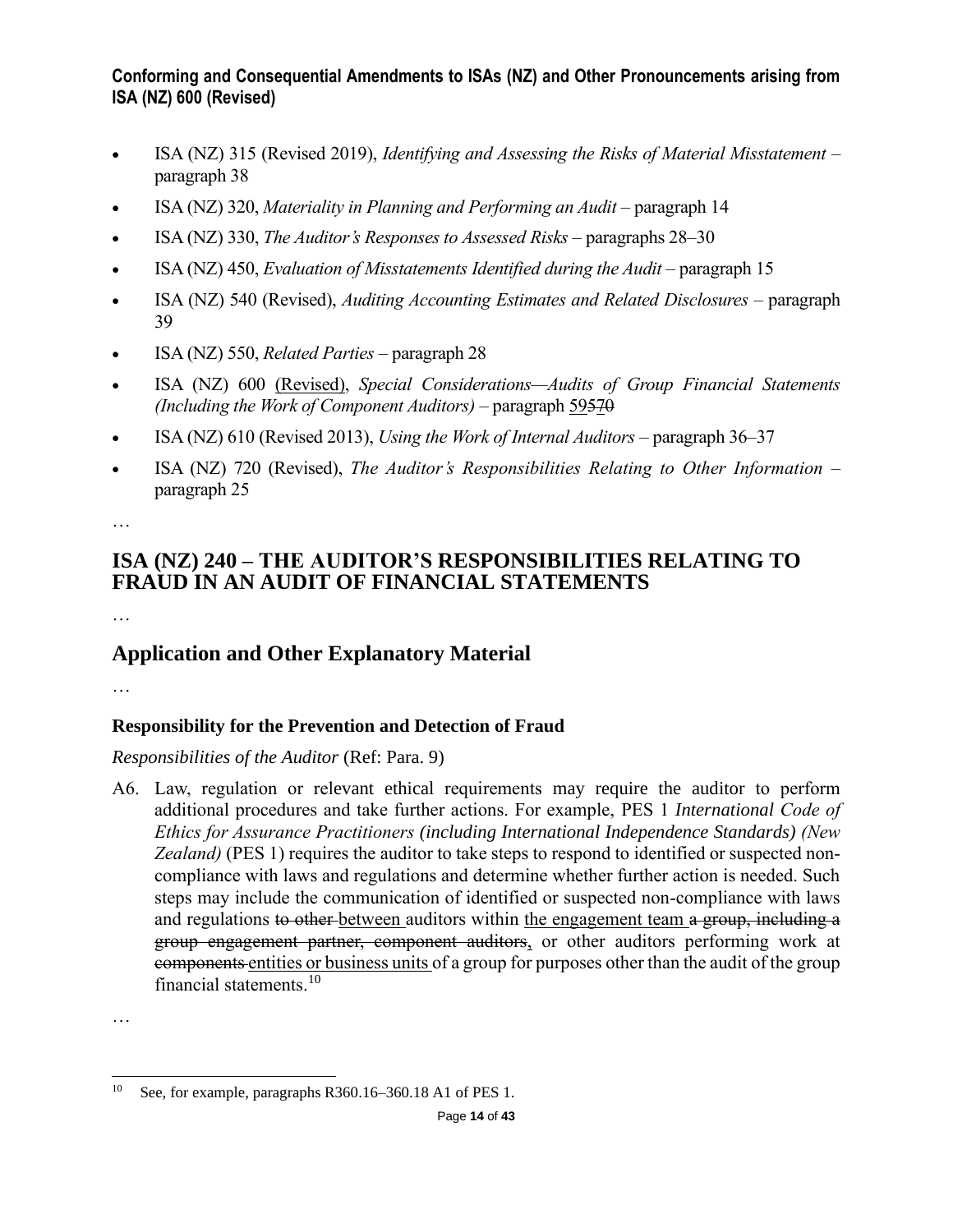## **ISA (NZ) 250 (REVISED) – CONSIDERATION OF LAWS AND REGULATIONS IN AN AUDIT OF FINANCIAL STATEMENTS**

…

# **Application and Other Explanatory Material**

**Responsibility for Compliance with Laws and Regulations** *(Ref: Para. 3–9)*

*…*

#### *Responsibility of the Auditor*

…

Additional Responsibilities Established by Law, Regulation or Relevant Ethical Requirements (Ref: Para. 9)

A8. Law, regulation or relevant ethical requirements may require the auditor to perform additional procedures and take further actions. For example, PES 1 *International Code of Ethics for Professional Accountants (including International Independence Standards) (New Zealand)* (PES 1) requires the auditor to take steps to respond to identified or suspected noncompliance with laws and regulations and determine whether further action is needed. Such steps may include the communication of identified or suspected non-compliance with laws and regulations to other between auditors within the engagement team a group, including a group engagement partner, component auditors, or other auditors performing work at components entities or business units of a group for purposes other than the audit of the group financial statements.<sup>11</sup>

…

## **ISA (NZ) 260 (REVISED) – COMMUNICATION WITH THOSE CHARGED WITH GOVERNANCE**

…

# **Application and Other Explanatory Material**

## **Those Charged with Governance** (Ref: Para. 11)

….

A4. ISA (NZ) 600 (Revised) includes specific matters to be communicated by the group auditors with those charged with governance of the group.<sup>12</sup> The matters communicated may include those brought to the attention of the group auditor by component auditors that the group auditor judges to be significant to the responsibilities of those charged with governance of

<sup>11</sup> See, for example, paragraphs R360.16–360.18 A1 of PES 1.

<sup>12</sup> ISA (NZ) 600 (Revised), *Special Considerations—Audits of Group Financial Statements (Including the Work of Component Auditors)*, paragraph 5749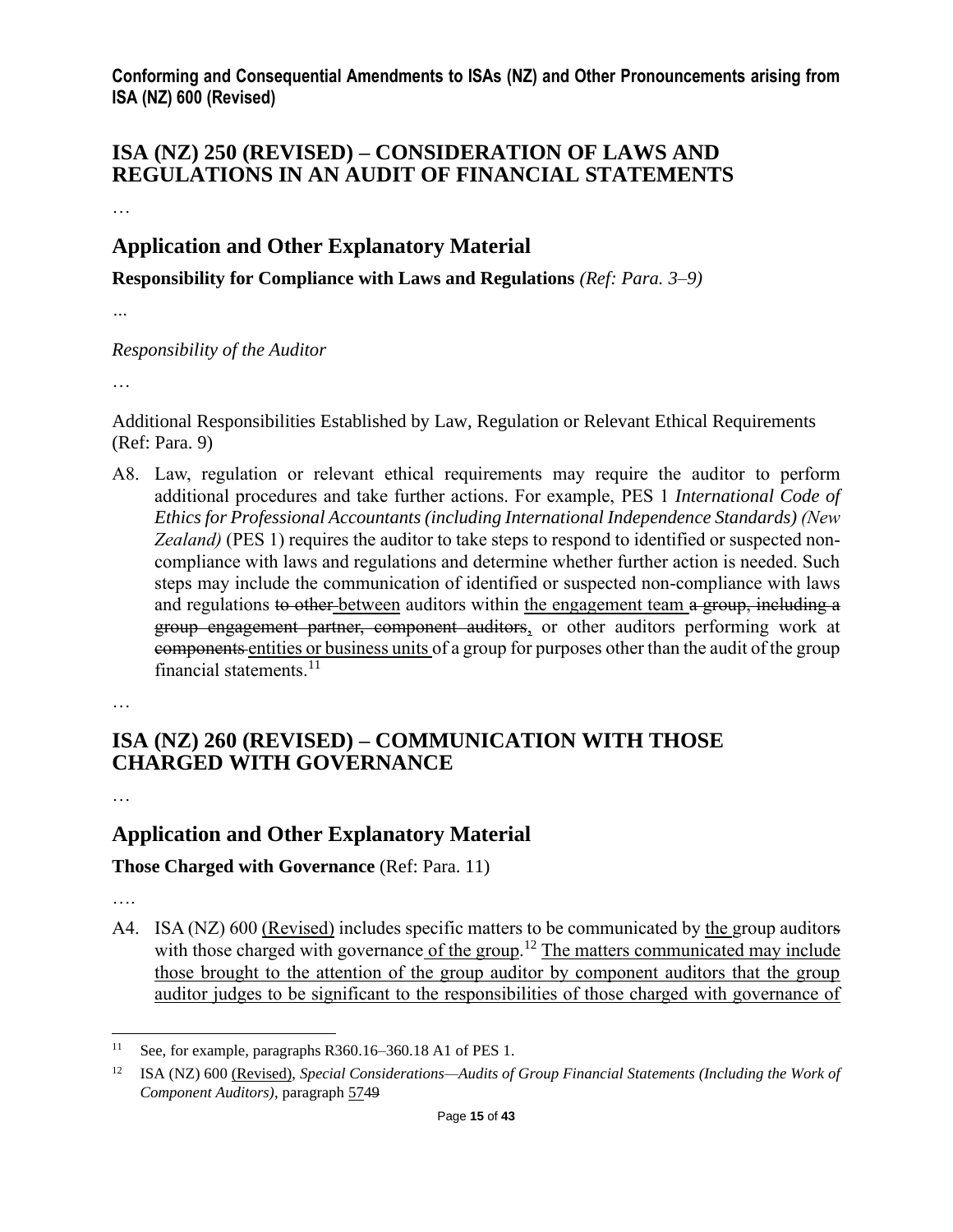the group. Component auditors also may communicate matters to those charged with governance of the component.<sup>13</sup> In those circumstances, the appropriate person(s) with whom the component auditor communicates depends on the engagement circumstances and the matter to be communicated. In some cases, a number of components entities or business units may be conducting the same businesses within the same system of internal control and using the same accounting practices. Where those charged with governance of those components entities or business units are the same (e.g., common board of directors), duplication may be avoided by dealing with these components entities or business units concurrently for the purpose of communication.

…

**Appendix 1**

(Ref: Para. 3)

#### **Specific Requirements in PES 3 and Other ISAs (NZ) that Refer to Communications with Those Charged With Governance**

This appendix identifies paragraphs in PES  $3^{14}$  and other ISAs (NZ) that require communication of specific matters with those charged with governance. The list is not a substitute for considering the requirements and related application and other explanatory material in ISAs (NZ).

- PES 3, *Quality Management for Firms that Perform Audits or Reviews of Financial Statements or Other Assurance or Related Services Engagements* – paragraph 34(e)
- ISA (NZ) 240, *The Auditor's Responsibilities Relating to Fraud in an Audit of Financial Statements* – paragraphs 22,  $39(c)(i)$  and  $41–43$
- ISA (NZ) 250 (Revised), *Consideration of Laws and Regulations in an Audit of Financial Statements* – paragraphs 15, 20 and 23–25
- ISA (NZ) 265, *Communicating Deficiencies in Internal Control to Those Charged with Governance and Management* – paragraph 9
- ISA (NZ) 450, *Evaluation of Misstatements Identified during the Audit* paragraphs 12-13
- ISA (NZ) 505, *External Confirmations* paragraph 9
- ISA (NZ) 510, *Initial Audit Engagements―Opening Balances* paragraph 7
- ISA (NZ) 540 (Revised), *Auditing Accounting Estimates and Related Disclosures* paragraph 38
- ISA (NZ) 550, *Related Parties* paragraph 27
- ISA (NZ) 560, *Subsequent Events* paragraphs 7(b)-(c), 10(a), 13(b), 14(a) and 17

<sup>&</sup>lt;sup>13</sup> ISA (NZ) 600 (Revised), paragraph  $45(i)$ 

<sup>14</sup> PES 3, *Quality Management for Firms that Perform Audits or Reviews of Financial Statements, or Other Assurance or Related Services Engagements*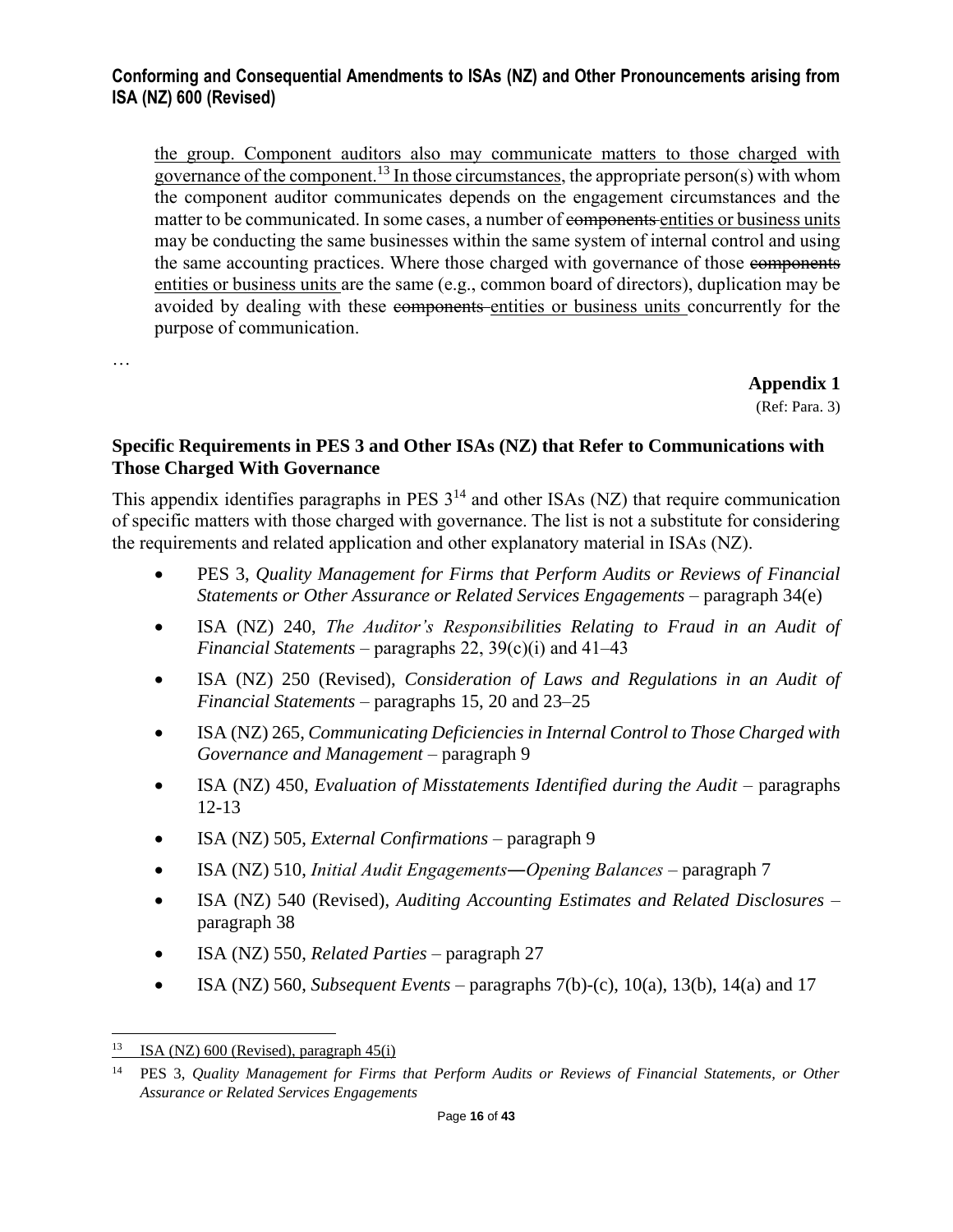- ISA (NZ) 570 (Revised), *Going Concern* paragraph 25
- ISA (NZ) 600 (Revised), *Special Considerations―Audits of Group Financial Statements (Including the Work of Component Auditors)* – paragraph 5749
- ISA (NZ) 610 (Revised 2013), *Using the Work of Internal Auditors* paragraphs 20 and 31
- ISA (NZ) 700 (Revised), *Forming an Opinion and Reporting on Financial Statements* – paragraph 46
- ISA (NZ) 701, *Communicating Key Audit Matters in the Independent Auditor's Report* – paragraph 17
- ISA (NZ) 705 (Revised), *Modifications to the Opinion in the Independent Auditor's Report* – paragraphs 12, 14, 23 and 30
- ISA (NZ) 706 (Revised), *Emphasis of Matter Paragraphs and Other Matter Paragraphs in the Independent Auditor's Report* – paragraph 12
- ISA (NZ) 710, *Comparative Information—Corresponding Figures and Comparative Financial Statements* – paragraph 18
- ISA (NZ) 720 (Revised), *The Auditor's Responsibilities Relating to Other Information* – paragraphs 17―19

…

# **ISA (NZ) 300 – PLANNING AN AUDIT OF FINANCIAL STATEMENTS**

…

### **Requirements**

…

#### **Planning Activities**

…

10A. The engagement partner shall review the overall audit strategy and audit plan.

…

## **Application and Other Explanatory Material**

…

### **Planning Activities**

*The Overall Audit Strategy* (Ref: Para. 7–8)

A8. The process of establishing the overall audit strategy, subject to the completion of the auditor's risk assessment procedures, may include such matters as: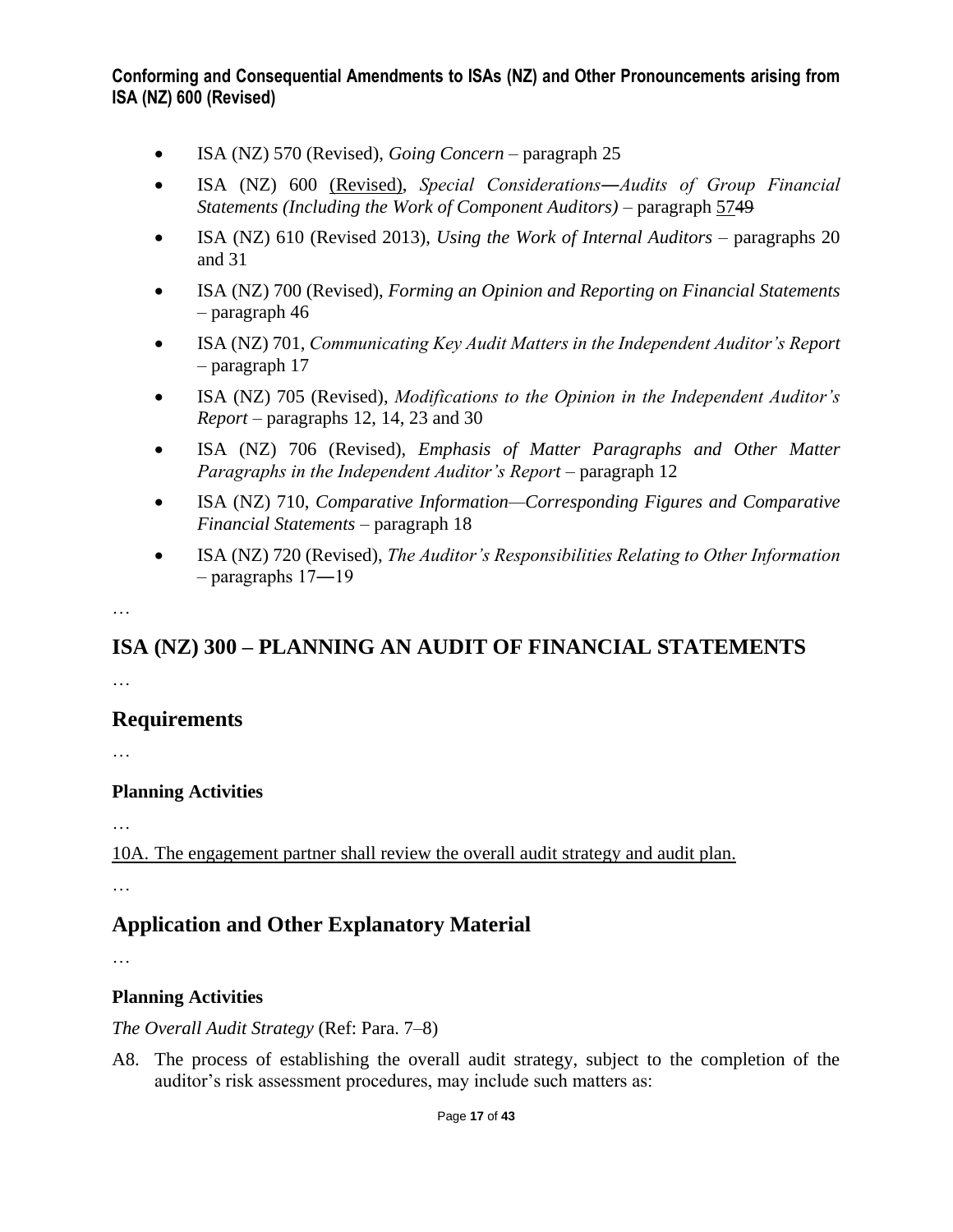- The nature of resources (human, technological or intellectual) to be deployed for specific audit areas. For example, the deployment of experienced team members for high risk areas, or the assignment of experts to address complex matters;
- The amount of resources to be allocated to specific audit areas. For example, the number of team members assigned to attend the physical inventory count at material multiple locations, the nature and extent of direction and supervision of component auditors and the review of other auditors'their work in the case of group audits, or the audit budget in hours to allocate to high risk areas;
- When these resources are to be deployed, such as whether at an interim audit stage or at key cutoff dates; and
- How such resources are directed, supervised or used. For example, when team briefing and debriefing meetings are expected to be held, how engagement partner and manager reviews are expected to take place (for example, on-site or off-site).

…

## **Appendix**

(Ref: Para. 7–8, A8–A11)

## **Considerations in Establishing the Overall Audit Strategy**

This appendix provides examples of matters the auditor may consider in managing quality at the engagement level. Many of these matters will influence the auditor's overall audit strategy and detailed audit plan. The examples provided cover a broad range of matters applicable to many engagements. While some of the matters referred to below may be required by other ISAs (NZ), not all matters are relevant to every audit engagement and the list is not necessarily complete.

#### **Characteristics of the Engagement**

- The expected audit espected and the secope, including the number and locations of components to be included at which audit work is expected to be performed for purposes of a group audit, and the extent to which component auditors will be involved.
- The nature of the control relationships between a parent and its components entities or business units that determine how the group is to be consolidated.
- The extent to which components are audited by other auditors.
- The nature of the business segments to be audited, including the need for specialised knowledge.
- The reporting currency to be used, including any need for currency translation for the financial information audited.
- The requirement need for an audit of financial statements for statutory, regulatory or other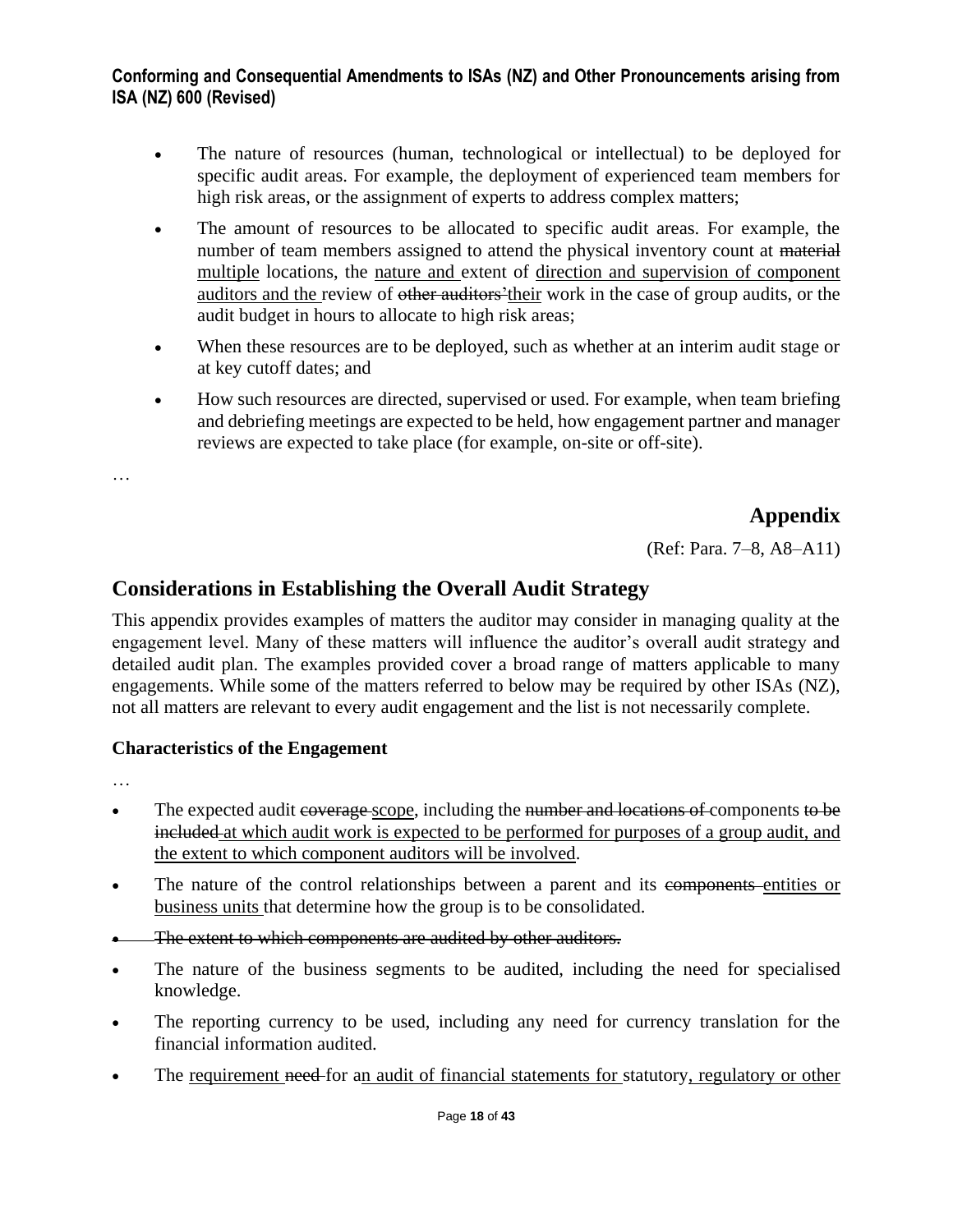reasons, audit of standalone financial statements in addition to an audit work performed for consolidation purposes of a group audit.

…

#### **Reporting Objectives, Timing of the Audit, and Nature of Communications**

…

- Communication with component auditors of components-regarding the expected types and timing of reports to be issued and other communications in connection with the audit work performed for purposes of the group auditof components.
- The expected nature and timing of communications among engagement team members, including the nature and timing of team meetings and timing of the review of audit work performed.

…

### **Significant Factors, Preliminary Engagement Activities, and Knowledge Gained on Other Engagements**

- The determination of materiality in accordance with ISA (NZ)  $320^{15}$  and, where applicable:
	- o The determination of component performance materiality for components and communication thereof to component auditors in accordance with ISA (NZ) 600 (Revised).<sup>16</sup>
	- o The initial expectations about the preliminary identification of significant components and material classes of transactions, account balances and disclosures that may be significant.

…

## **ISA (NZ) 315 (REVISED 2019) – IDENTIFYING AND ASSESSING THE RISKS OF MATERIAL MISSTATEMENT**

…

# **Application and Other Explanatory Material**

…

## **Risk Assessment Procedures and Related Activities** (Ref: Para. 13–18)

A11. The risks of material misstatement to be identified and assessed include both those due to fraud and those due to error, and both are covered by this ISA (NZ). However, the

<sup>15</sup> ISA (NZ) 320, *Materiality in Planning and Performing an Audit*

<sup>16</sup> ISA (NZ) 600 (Revised), *Special Considerations—Audits of Group Financial Statements (Including the Work of Component Auditors*), paragraphs 21–23 and 40(e) 35–36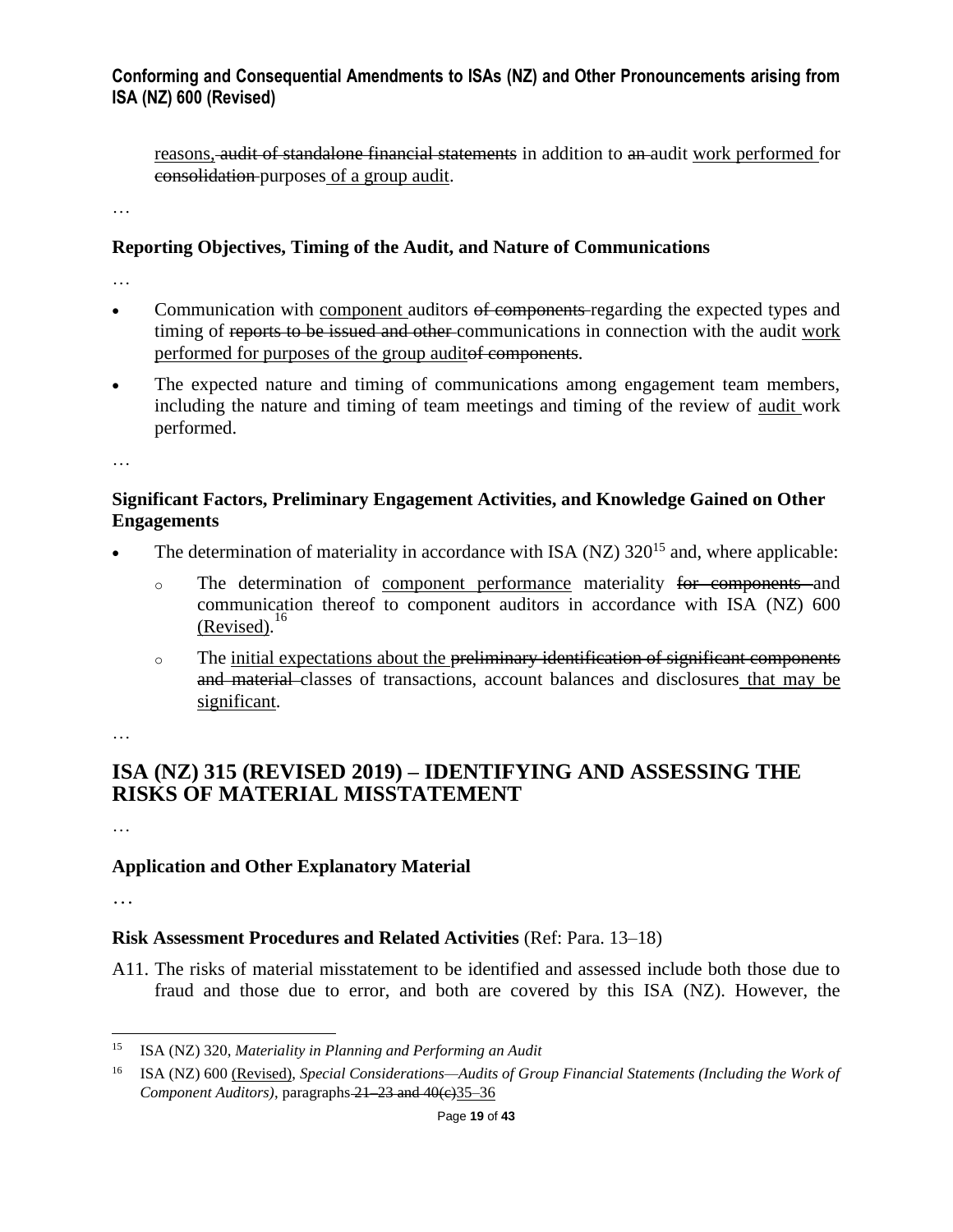significance of fraud is such that further requirements and guidance are included in ISA (NZ) 240 in relation to risk assessment procedures and related activities to obtain information that is used to identify and assess the risks of material misstatement due to fraud.<sup>17</sup> In addition, the following ISAs (NZ) provide further requirements and guidance on identifying and assessing risks of material misstatement regarding specific matters or circumstances:

- ISA (NZ) 540 (Revised)<sup>18</sup> in regard to accounting estimates;
- ISA (NZ) 550 in regard to related party relationships and transactions;
- ISA (NZ) 570 (Revised)<sup>19</sup> in regard to going concern; and
- ISA (NZ) 600 (Revised)<sup>20</sup> in regard to group financial statements

*Engagement Team Discussion* (Ref: Para. 17–18)

…

*…*

#### Scalability

…

A45. When an engagement is carried out by a large engagement team, such as for an audit of group financial statements, it is not always necessary or practical for the discussion to include all members in a single discussion (for example, in a multilocation audit), nor is it necessary for all the members of the engagement team to be informed of all the decisions reached in the discussion. The engagement partner may discuss matters with key members of the engagement team including, if considered appropriate, those with specific skills or knowledge, and those responsible for the work to be performed ataudits of components, while delegating discussion with others, taking into account the extent of communication considered necessary throughout the engagement team. A communications plan, agreed by the engagement partner, may be useful.

…

### **Identifying and Assessing the Risks of Material Misstatement** (Ref: Para. 28–37)

*…*

*Assessing Risks of Material Misstatement at the Assertion Level*

<sup>17</sup> ISA (NZ) 240, paragraphs 12–27

<sup>18</sup> ISA (NZ) 540 (Revised), *Auditing Accounting Estimates and Related Disclosures*

<sup>19</sup> ISA (NZ) 570 (Revised), *Going Concern*

<sup>20</sup> ISA (NZ) 600 (Revised), *Special Considerations—Audits of Group Financial Statements (Including the Work of Component Auditors)*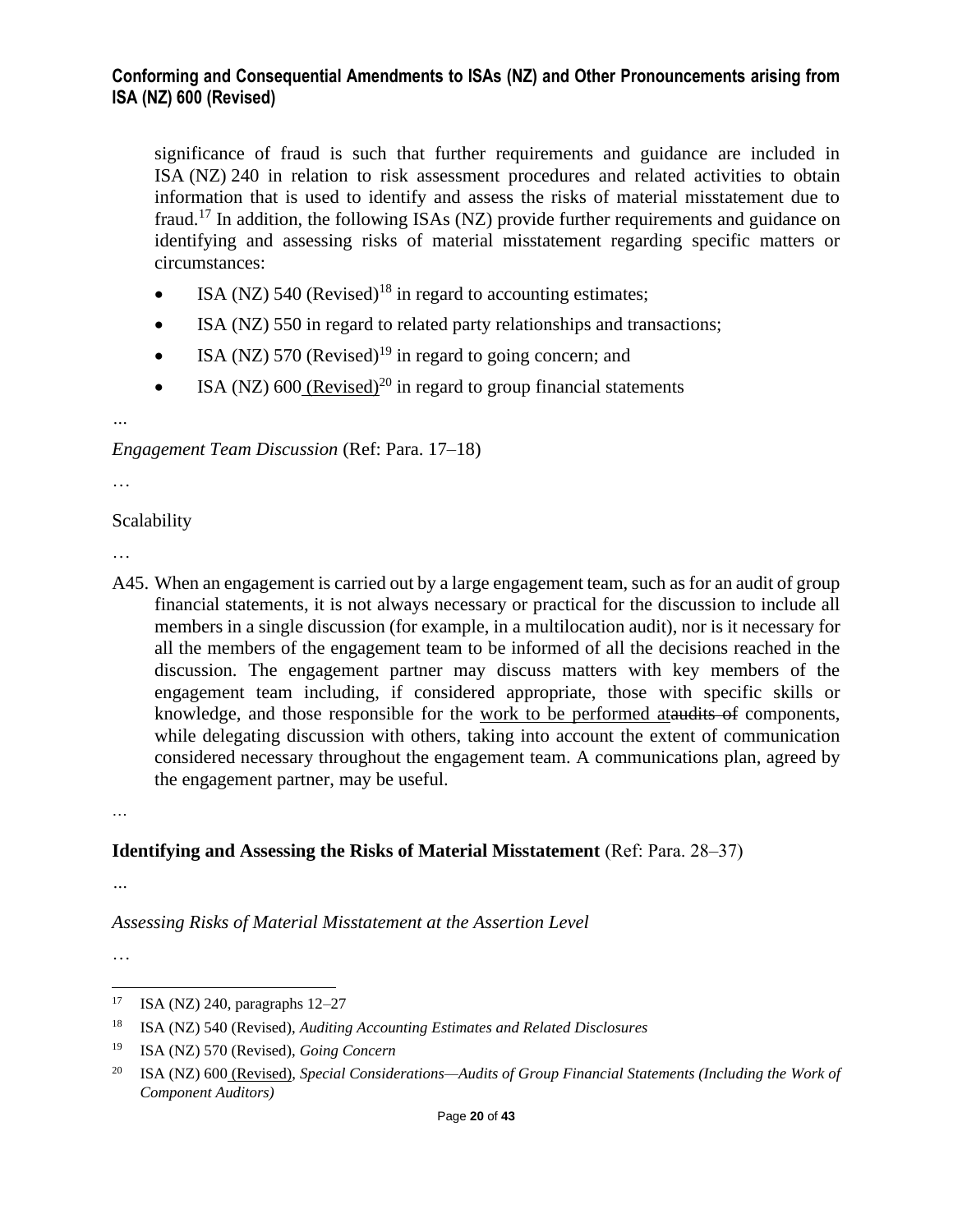Significant Risks (Ref: Para. 32)

Why significant risks are determined and the implications for the audit

- A218. The determination of significant risks allows for the auditor to focus more attention on those risks that are on the upper end of the spectrum of inherent risk, through the performance of certain required responses, including:
	- …
	- ISA (NZ) 600 (Revised) requires the group auditor to evaluate the appropriateness of the design and performance of further audit procedures for areas of higher assessed risks of material misstatement of the group financial statements, or significant risks, on which a component auditor is determining the further audit procedures to be performedmore involvement by the group engagement partner if the significant risk relates to a component in a group audit and for the group engagement team to direct the work required at the component by the component auditor.<sup>21</sup>

…

# **ISA (NZ) 320 – MATERIALITY IN PLANNING AND PERFORMING AN AUDIT**

…

# **Definition**

- 9. For purposes of the ISAs (NZ), the following terms have the meanings attributed below:
	- (a) P<sub>r</sub> performance materiality means  $\pm$  The amount or amounts set by the auditor at less than materiality for the financial statements as a whole to reduce aggregation risk to an appropriately low level the probability that the aggregate of uncorrected and undetected misstatements exceeds materiality for the financial statements as a whole. If applicable, performance materiality also refers to the amount or amounts set by the auditor at less than the materiality level or levels for particular classes of transactions, account balances or disclosures.
	- (b) Aggregation risk The probability that the aggregate of uncorrected and undetected misstatements exceeds materiality for the financial statement as a whole.

…

# **Application and Other Explanatory Material**

…

Determining Materiality and Performance Materiality When Planning the Audit

<sup>&</sup>lt;sup>21</sup> ISA (NZ) 600 (Revised), paragraphs  $30$  and  $3142$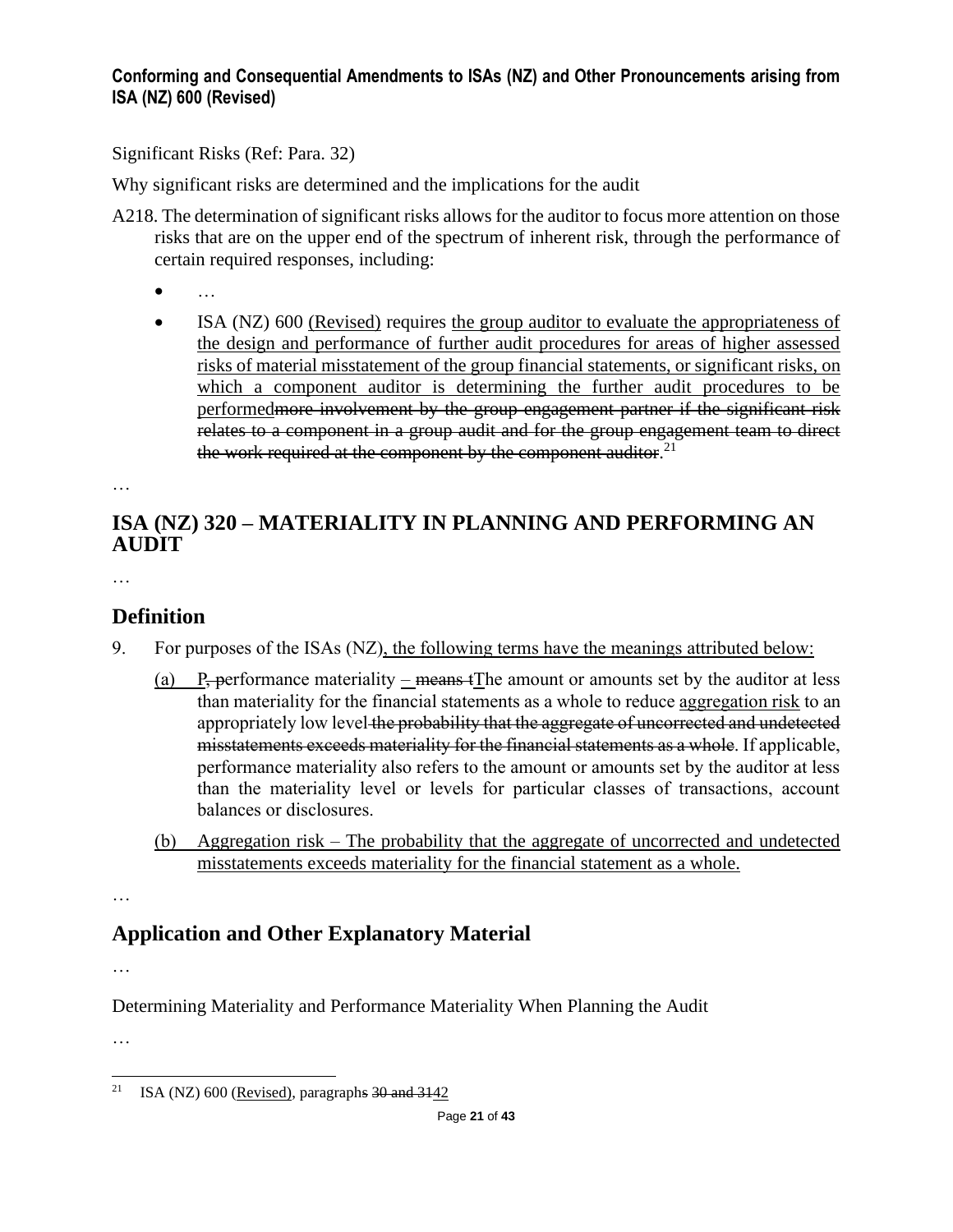### *Performance Materiality* (Ref: Para. 11)

A13. Planning the audit solely to detect individually material misstatements overlooks the fact that the aggregate of individually immaterial misstatements may cause the financial statements to be materially misstated, and leaves no margin for possible undetected misstatements. Performance materiality (which, as defined, is one or more amounts) is set at less than materiality for the financial statements as a whole to reduce aggregation riskreduce-to an appropriately low levelto an appropriately low level the probability that the aggregate of uncorrected and undetected misstatements in the financial statements exceeds materiality for the financial statements as a whole. Similarly, performance materiality relating to a materiality level determined for a particular class of transactions, account balance or disclosure is set to reduce to an appropriately low level the probability that the aggregate of uncorrected and undetected misstatements in that particular class of transactions, account balance or disclosure exceeds the materiality level for that particular class of transactions, account balance or disclosure. The determination of performance materiality is not a simple mechanical calculation and involves the exercise of professional judgement. It is affected by the auditor's understanding of the entity, updated during the performance of the risk assessment procedures; and the nature and extent of misstatements identified in previous audits and thereby the auditor's expectations in relation to misstatements in the current period.

…

## **ISA (NZ) 402 – AUDIT CONSIDERATIONS RELATING TO AN ENTITY USING A SERVICE ORGANISATION**

…

# **Application and Other Explanatory Material**

### **Obtaining an Understanding of the Services Provided by a Service Organisation, Including Internal Control**

…

### *Further Procedures When a Sufficient Understanding Cannot Be Obtained from the User Entity* (Ref: Para. 12)

…

A19. Another auditor may be used to perform procedures that will provide the necessary information about the relevant controls at the service organisation related to services provided to the user entity. If a type 1 or type 2 report has been issued, the user auditor may use the service auditor to perform these procedures as the service auditor has an existing relationship with the service organisation. The user auditor using the work of another auditor may find the guidance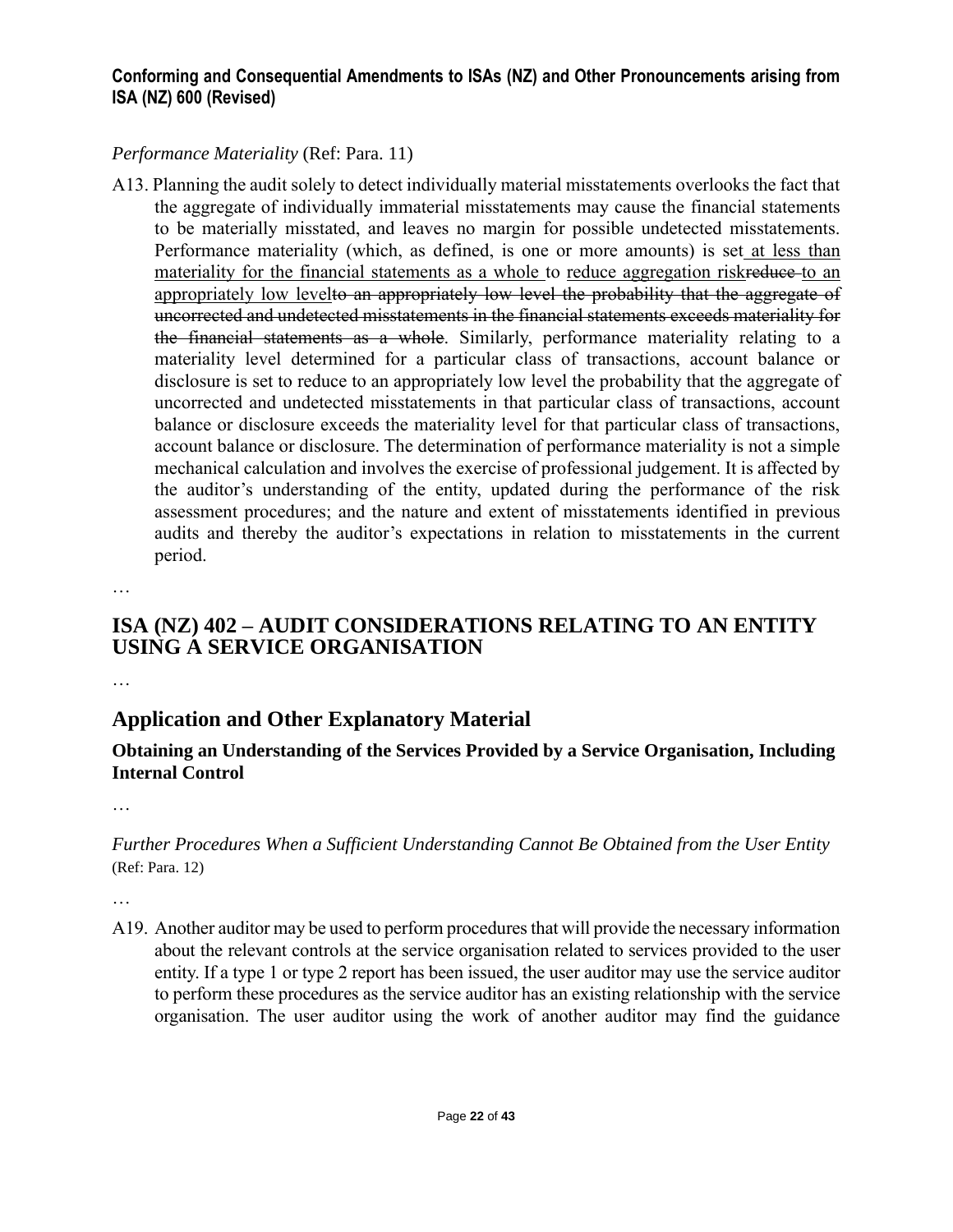in ISA (NZ)  $220600$  (Revised)<sup>22</sup> useful as it relates to determining the competence and capabilities of the other understanding another auditor (including that auditor's independence and professional competence), the direction and supervision involvement in the work of the other another auditor, in planning the nature, timing and extent of such the work assigned to the other auditor, and in-evaluating the sufficiency and appropriateness of the audit evidence obtained.

…

## **ISA (NZ) 501 – AUDIT EVIDENCE—SPECIFIC CONSIDERATIONS FOR SELECTED ITEMS**

…

# **Application and Other Explanatory Material**

#### **Inventory**

*Attendance at Physical Inventory Counting* (Ref: Para. 4(a))

- A3. Matters relevant in planning attendance at physical inventory counting (or in designing and performing audit procedures pursuant to paragraphs 4–8 of this ISA (NZ)) include, for example:
	- The risks of material misstatement related to inventory.
	- The nature of the internal control related to inventory.
	- Whether adequate procedures are expected to be established and proper instructions issued for physical inventory counting.
	- The timing of physical inventory counting.
	- Whether the entity maintains a perpetual inventory system.
	- The locations at which inventory is held, including the materiality of the inventory and the risks of material misstatement at different locations, in deciding at which locations attendance is appropriate. ISA  $(NZ)$  600<sup>23</sup> deals with the involvement of other auditors and accordingly may be relevant if such involvement is with regard to attendance of physical inventory counting at a remote location.

<sup>&</sup>lt;sup>22</sup> ISA (NZ) 220 (Revised), *Quality Management for an Audit of Financial Statements* 600 *Special Considerations*— *Audits of Group Financial Statements (Including the Work of Component Auditors)*, paragraph 2, states: "An auditor may find this ISA, adapted as necessary in the circumstances, useful when that auditor involves other auditors in the audit of financial statements that are not group financial statements …" See also paragraph 19 of ISA (NZ) 600.

<sup>&</sup>lt;sup>23</sup> ISA (NZ) 600, *Special Considerations—Audits of Group Financial Statements (Including the Work of Component Auditors)*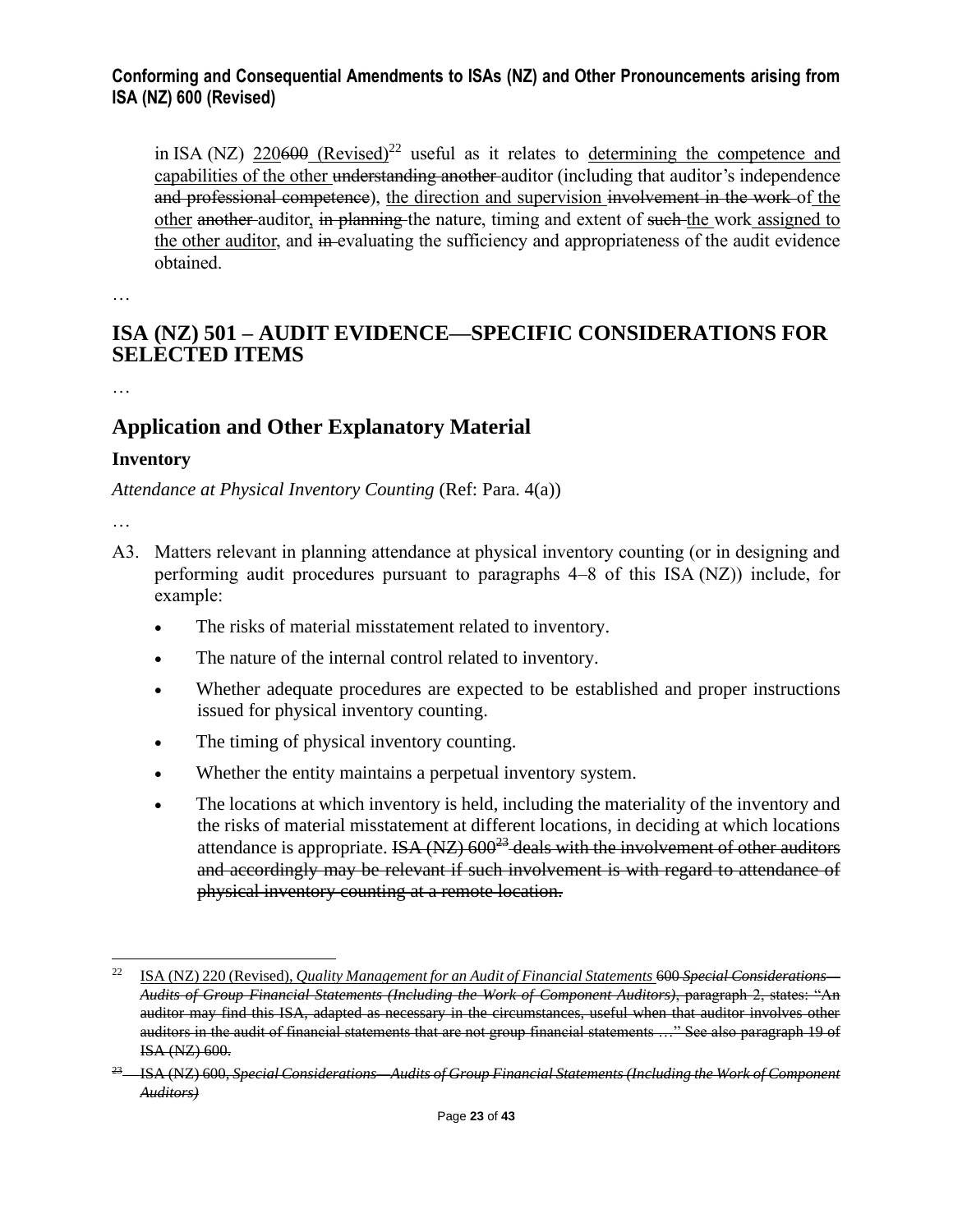• Whether the assistance of an auditor's expert is needed. ISA (NZ)  $620^{24}$  deals with the use of an auditor's expert to assist the auditor to obtain sufficient appropriate audit evidence.

**Appendix**

…

## **ISA (NZ) 510 – INITIAL AUDIT ENGAGEMENTS—OPENING BALANCES**

…

…

## **Illustration 1:**

For purposes of this illustrative auditor's report, the following circumstances are assumed:

- Audit of a complete set of financial statements of an entity other than a FMC reporting entity considered to have a higher level of public accountability using a fair presentation framework. The audit is not a group audit (i.e., ISA (NZ) 600 (Revised)<sup>25</sup> does not apply).
- …

#### …

## **Illustration 2:**

For purposes of this illustrative auditor's report, the following circumstances are assumed:

• Audit of a complete set of financial statements of an entity other than a FMC reporting entity considered to have a higher level of public accountability using a fair presentation framework. The audit is not a group audit (i.e., ISA (NZ) 600 (Revised) does not apply).

• …

…

# **ISA (NZ) 550 – RELATED PARTIES**

…

# **Application and Other Explanatory Material**

<sup>24</sup> ISA (NZ) 620, *Using the Work of an Auditor's Expert*

<sup>25</sup> ISA (NZ) 600 (Revised), *Special Considerations—Audits of Group Financial Statements (Including the Work of Component Auditors)*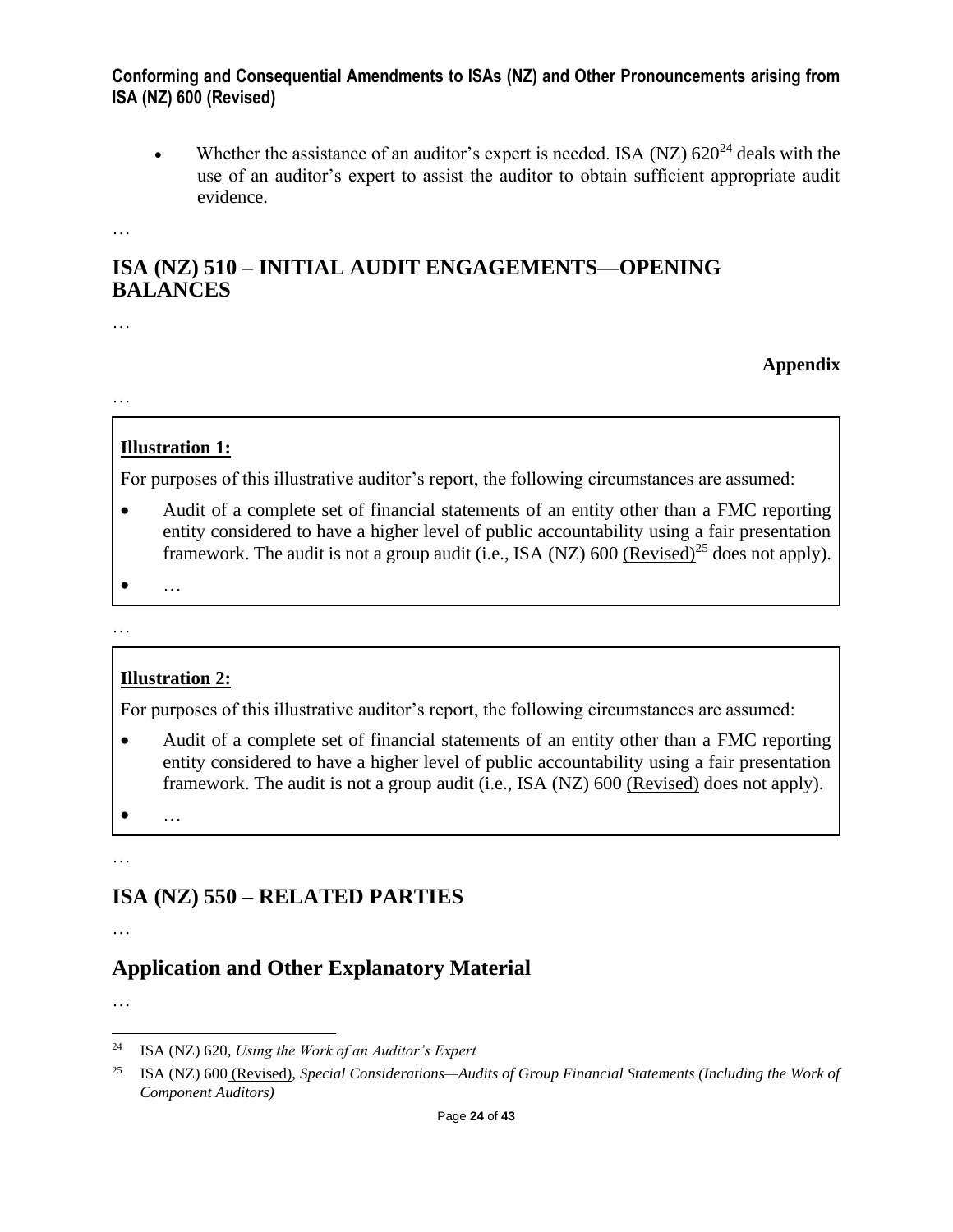### **Risk Assessment Procedures and Related Activities**

*…*

*Understanding the Entity's Related Party Relationships and Transactions*

…

The Identity of the Entity's Related Parties (Ref: Para. 13(a))

…

A13. In the context of a group audit, ISA (NZ) 600 (Revised) requires the group engagement teamauditor to request component auditors to communicate on a timely basis related party relationships not previously identified by group management or the group auditor provide each component auditor with a list of related parties prepared by group management and any other related parties of which the group engagement team is aware.<sup>26</sup> Where the entity is a component within a group, this Such information provides a useful basis for the auditor group auditor's inquiries of management regarding the identity of the entity's related parties.

…

### **Responses to the Risks of Material Misstatement Associated with Related Party Relationships and Transactions** (Ref: Para. 20)

…

*Identified Significant Related Party Transactions outside the Entity's Normal Course of Business*

Evaluating the Business Rationale of Significant Related Party Transactions (Ref: Para. 23)

- A38. In evaluating the business rationale of a significant related party transaction outside the entity's normal course of business, the auditor may consider the following:
	- Whether the transaction:
		- o Is overly complex (for example, it may involve multiple related parties within a consolidated group).
		- o Has unusual terms of trade, such as unusual prices, interest rates, guarantees and repayment terms.
		- o Lacks an apparent logical business reason for its occurrence.
		- o Involves previously unidentified related parties.
		- o Is processed in an unusual manner.
	- Whether management has discussed the nature of, and accounting for, such a transaction with those charged with governance.

<sup>26</sup> ISA (NZ) 600 (Revised), *Special Considerations—Audits of Group Financial Statements (Including the Work of Component Auditors),* paragraph 32(b)40(e)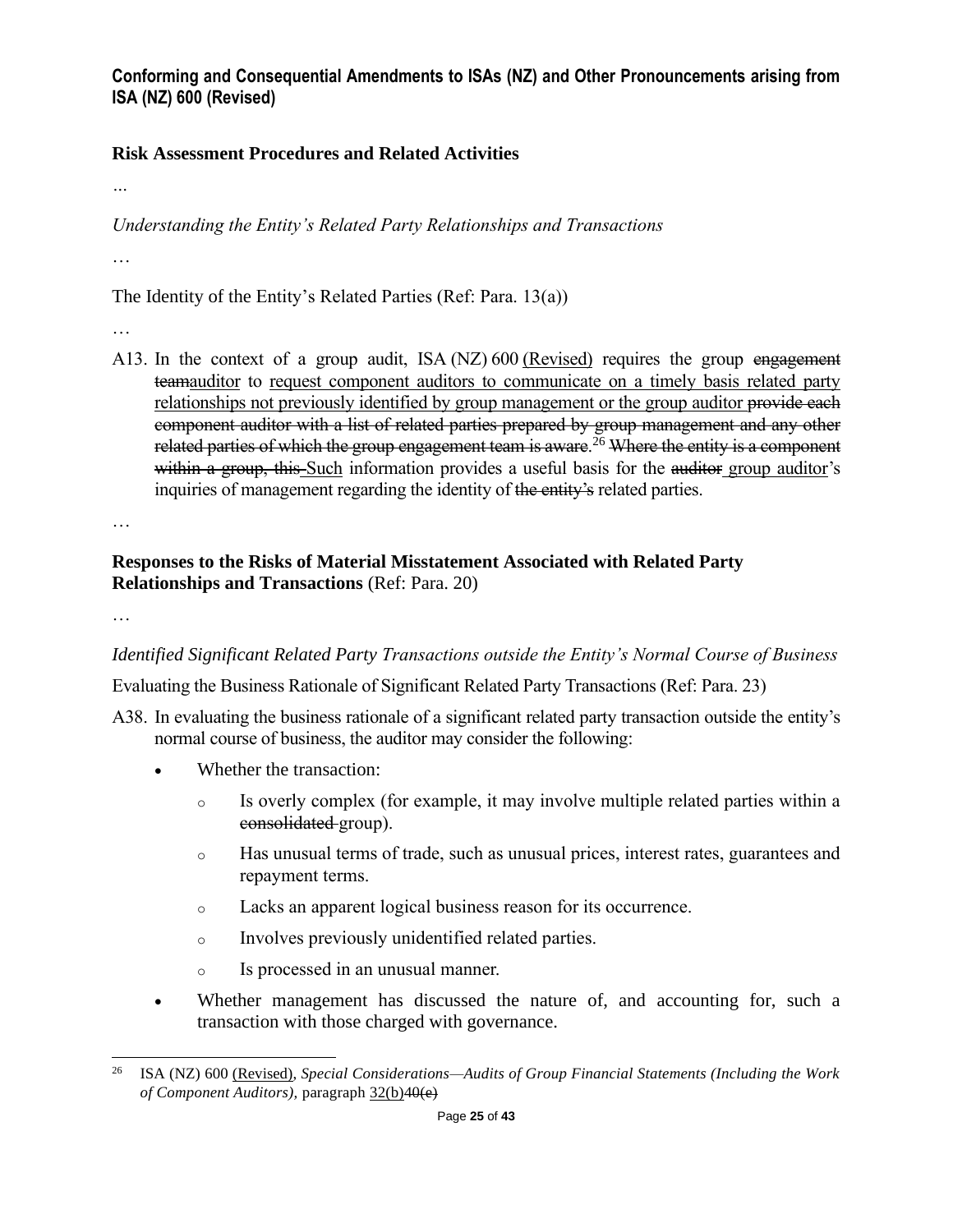• Whether management is placing more emphasis on a particular accounting treatment rather than giving due regard to the underlying economics of the transaction.

If management's explanations are materially inconsistent with the terms of the related party transaction, the auditor is required, in accordance with ISA (NZ)  $500<sup>27</sup>$  to consider the reliability of management's explanations and representations on other significant matters.

…

# **ISA (NZ) 570 (REVISED) – GOING CONCERN**

…

**Appendix**

…

[NZ] Illustration 1 – Unmodified Opinion When a Material Uncertainty Exists and Disclosure in the Financial Statements Is Adequate

For purposes of this illustrative auditor's report, the following circumstances are assumed:

- Audit of a complete set of financial statements of a FMC reporting entity considered to have a higher level of public accountability using a fair presentation framework. The audit is not a group audit (i.e., ISA (NZ)  $600$  (Revised)<sup>28</sup> does not apply).
- 

• …

…

[NZ] Illustration 2 – Qualified Opinion When a Material Uncertainty Exists and the Financial Statements Are Materially Misstated Due to Inadequate Disclosure

For purposes of this illustrative auditor's report, the following circumstances are assumed:

• Audit of a complete set of financial statements of a FMC reporting entity considered to have a higher level of public accountability using a fair presentation framework. The audit is not a group audit (i.e., ISA (NZ) 600 (Revised) does not apply).

• …

<sup>27</sup> ISA (NZ) 500, *Audit Evidence*, paragraph 11

<sup>28</sup> ISA (NZ) 600 (Revised), *Special Considerations—Audits of Group Financial Statements (Including the Work of Component Auditors)*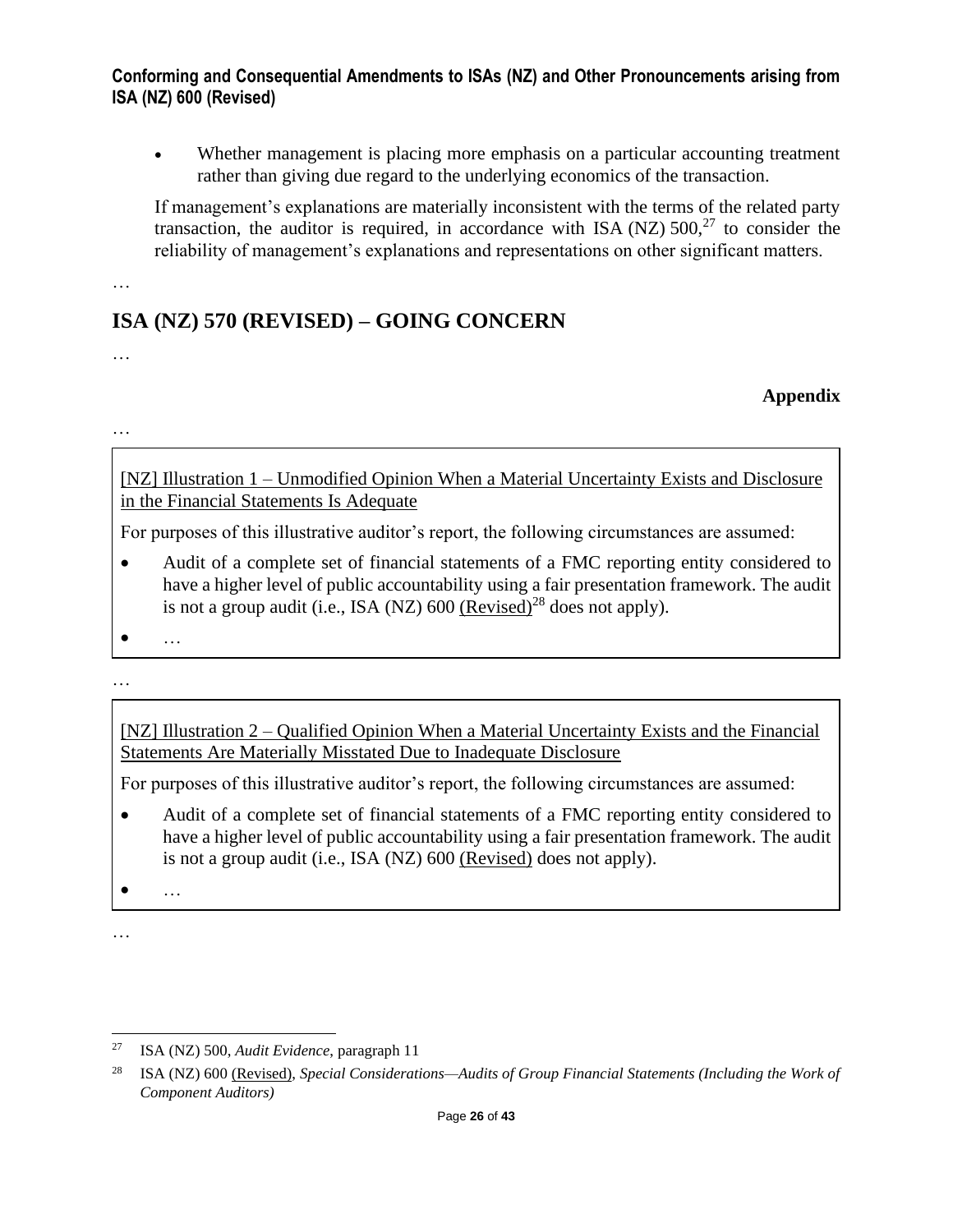[NZ] Illustration 3 – Adverse Opinion When a Material Uncertainty Exists and Is Not Disclosed in the Financial Statements

For purposes of this illustrative auditor's report, the following circumstances are assumed:

- Audit of a complete set of financial statements of an entity other than a FMC reporting entity considered to have a higher level of public accountability using a fair presentation framework. The audit is not a group audit (i.e., ISA (NZ) 600 (Revised) does not apply).
- 

• …

…

# **ISA (NZ) 610 (REVISED 2013) – USING THE WORK OF INTERNAL AUDITORS**

…

# **Application and Other Explanatory Material**

…

### **Determining Whether, in Which Areas, and to What Extent the Work of the Internal Audit Function Can Be Used**

…

### *Determining the Nature and Extent of Work of the Internal Audit Function that Can Be Used*

Factors Affecting the Determination of the Nature and Extent of the Work of the Internal Audit Function that Can Be Used (Ref: Para. 17–19)

- A16. Examples of work of the internal audit function that can be used by the external auditor include the following:
	- Testing of the operating effectiveness of controls.
	- Substantive procedures involving limited judgement.
	- Observations of inventory counts.
	- Tracing transactions through the information system relevant to financial reporting.
	- Testing of compliance with regulatory requirements.
	- In some circumstances, audits or reviews of the financial information of subsidiaries that are not significant components to the group (where this does not conflict with the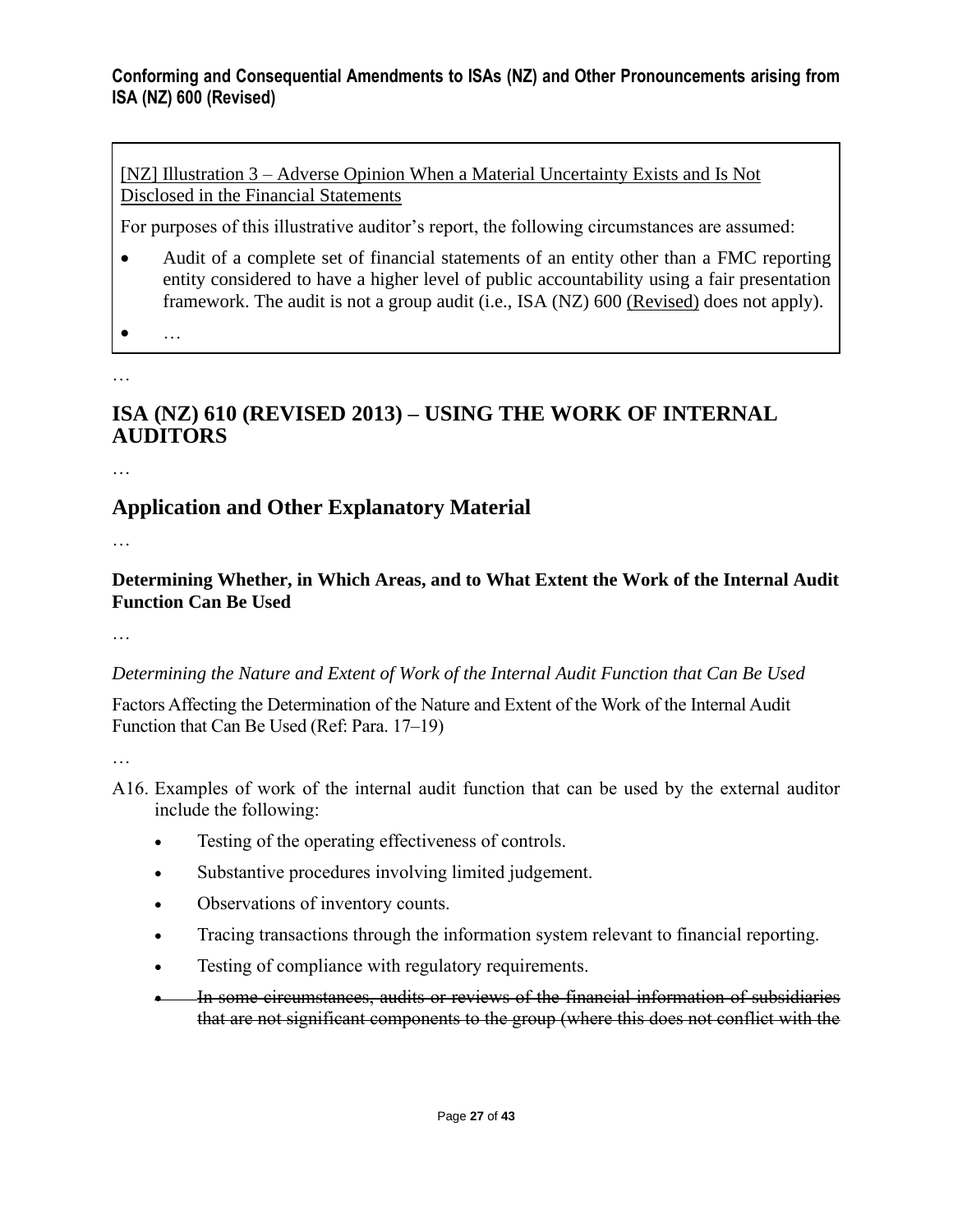requirements of ISA (NZ)  $600$ ).<sup>29</sup>

…

#### **Determining Whether, in Which Areas and to What Extent Internal Auditors Can Be Used to Provide Direct Assistance**

*Determining Whether Internal Auditors Can Be Used to Provide Direct Assistance for Purposes of the Audit (Ref: Para. 5, 26–28)*

A31. In jurisdictions where the external auditor is prohibited by law or regulation from using internal auditors to provide direct assistance, it is relevant for in the circumstances of a the group audit, auditors for the group auditor to consider whether the prohibition also extends to component auditors and, if so, to address this in the communication to the component auditors.<sup>30</sup>

…

## **ISA (NZ) 700 (REVISED) – FORMING AN OPINION AND REPORTING ON FINANCIAL STATEMENTS**

…

### **Requirements**

…

#### **Auditor's Report**

…

*Auditor's Report for Audits Conducted in Accordance with International Standards on Auditing (New Zealand)*

…

Auditor's Responsibilities for the Audit of the Financial Statements

…

…

39. The Auditor's Responsibilities for the Audit of the Financial Statements section of the auditor's report shall further: (Ref: Para. A50)

<sup>29</sup> ISA (NZ) 600, *Special Considerations—Audits of Group Financial Statements (Including the Work of Component Auditors)*

<sup>30</sup> ISA (NZ) 600 (Revised), *Special Considerations—Audits of Group Financial Statements (Including the Work of Component Auditors,* paragraph 25(a)40(b)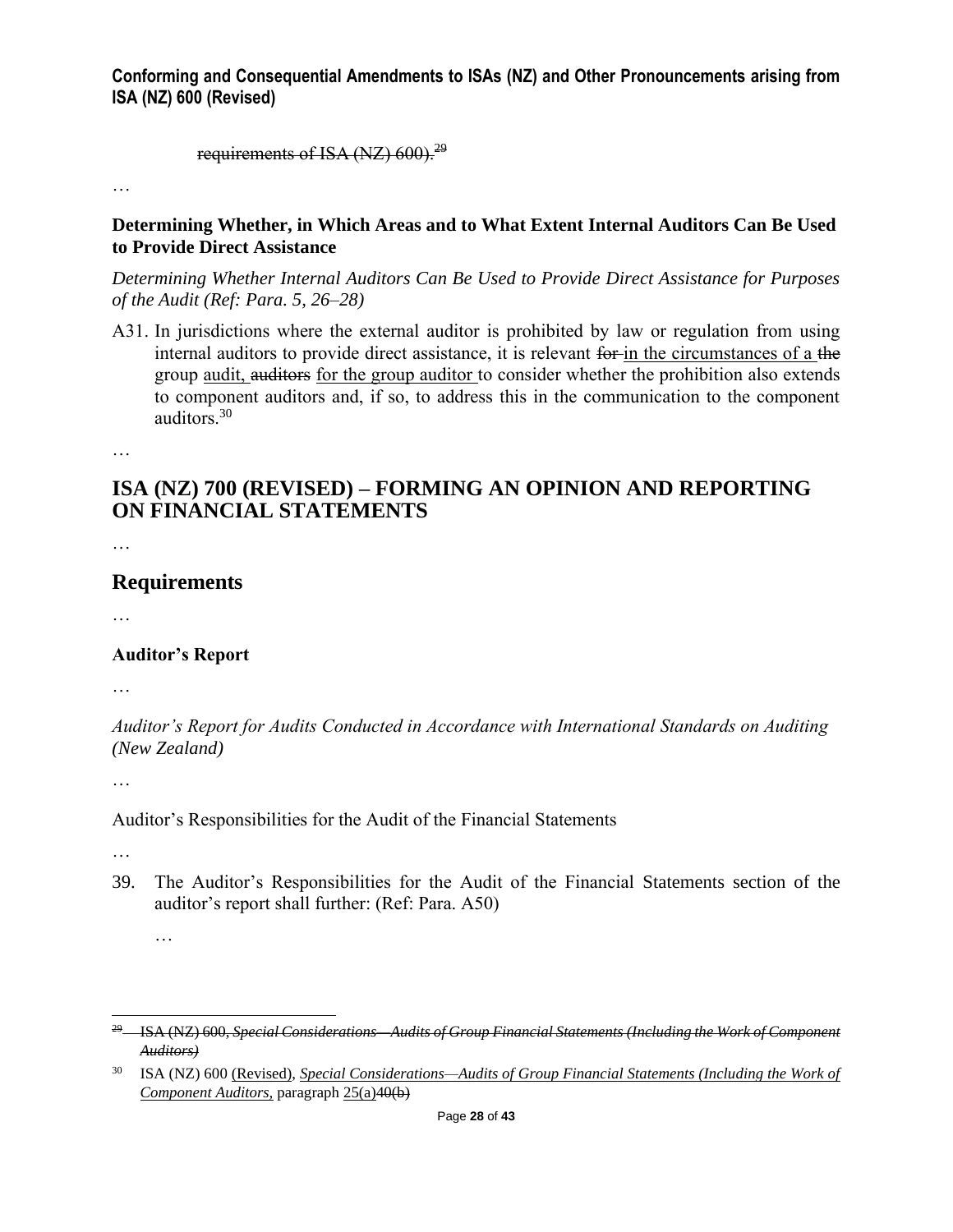- (c) When ISA (NZ)  $600$  (Revised)<sup>31</sup> applies, further describe the auditor's responsibilities in a group audit engagement by stating that:
	- (i) The auditor's responsibilities are to plan and perform the group audit to obtain sufficient appropriate audit evidence regarding the financial information of the entities or business activities units within the group to as a basis for express forming an opinion on the group financial statements;
	- (ii) The auditor is responsible for the direction, supervision and review performance of the audit work performed for purposes of the group audit; and
	- (iii) The auditor remains solely responsible for the auditor's opinion.<sup>32</sup>

…

#### **Application and Other Explanatory Material**

…

**Auditor's Report** (Ref: Para. 20)

*…*

*Auditor's Report for Audits Conducted in Accordance with International Standards on Auditing (New Zealand)*

*…*

Basis for Opinion (Ref: Para. 28)

…

Considerations specific to group audits

- A38. In group audits for which when there are multiple sources of relevant ethical requirements, including those pertaining to independence, the reference in the auditor's report to the jurisdiction ordinarily relates to the relevant ethical requirements that are applicable to the group engagement teamauditor. This is because, in a group audit, component auditors are also subject to ethical requirements that are relevant to the group audit.<sup>33</sup>
- A39. The ISAs (NZ) do not establish specific independence or ethical requirements for auditors, including component auditors, and thus do not extend, or otherwise override, the independence requirements of Professional and Ethical Standard 1 or other ethical requirements to which the group engagement teamauditor is subject, nor do the ISAs (NZ) require that the component auditor in all cases to be subject to the same specific

<sup>31</sup> ISA (NZ) 600 (Revised), *Special Considerations—Audits of Group Financial Statements (Including the Work of Component Auditors)*

ISA (NZ) 600 (Revised), paragraph 53

<sup>33</sup> ISA (NZ) 600 (Revised), paragraph A56–A57, A66–A68A37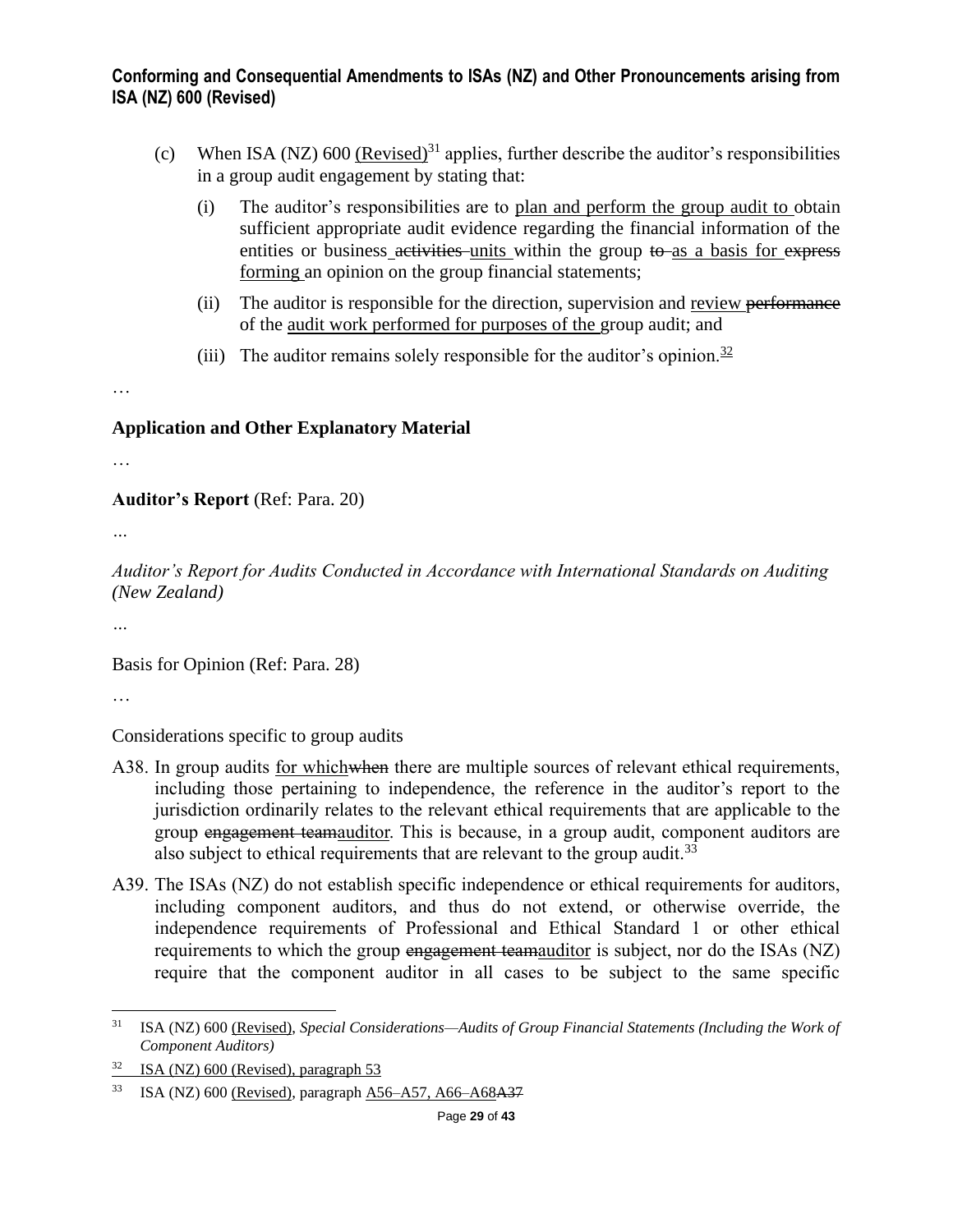independence requirements that are applicable to the group engagement teamauditor. As a result, relevant ethical requirements, including those pertaining to independence, in a group audit situation may be complex. ISA (NZ)  $600$  (Revised)<sup>34</sup> provides guidance for auditors in performing work on the financial information of a component for a group audit, including those situations where the component auditor does not meet the independence requirements that are relevant to the group audit.

**Appendix**

…

…

[NZ] Illustration 1 – Auditor's Report on Financial Statements of a FMC Reporting Entity Considered to have a Higher Level of Public Accountability Prepared in Accordance with a Fair Presentation Framework (for example, NZ IFRS)

For purposes of this illustrative auditor's report, the following circumstances are assumed:

• Audit of a complete set of financial statements of a FMC reporting entity considered to have a higher level of public accountability using a fair presentation framework. The audit is not a group audit (i.e., ISA (NZ) 600 (Revised) does not apply).

• …

…

[NZ] Illustration 2 – Auditor's Report on Consolidated Financial Statements of a FMC Reporting Entity Considered to have a Higher Level of Public Accountability Prepared in Accordance with a Fair Presentation Framework (for example, NZ IFRS)

For purposes of this illustrative auditor's report, the following circumstances are assumed:

- Audit of a complete set of consolidated financial statements of a FMC reporting entity considered to have a higher level of public accountability using a fair presentation framework. The audit is a group audit of an entity with subsidiaries (i.e., ISA (NZ) 600 (Revised) applies).
- 

• …

## **INDEPENDENT AUDITOR'S REPORT**

To the Shareholders of ABC Company [or Other Appropriate Addressee]

<sup>34</sup> ISA (NZ) 600 (Revised), paragraphs 25, 2719–20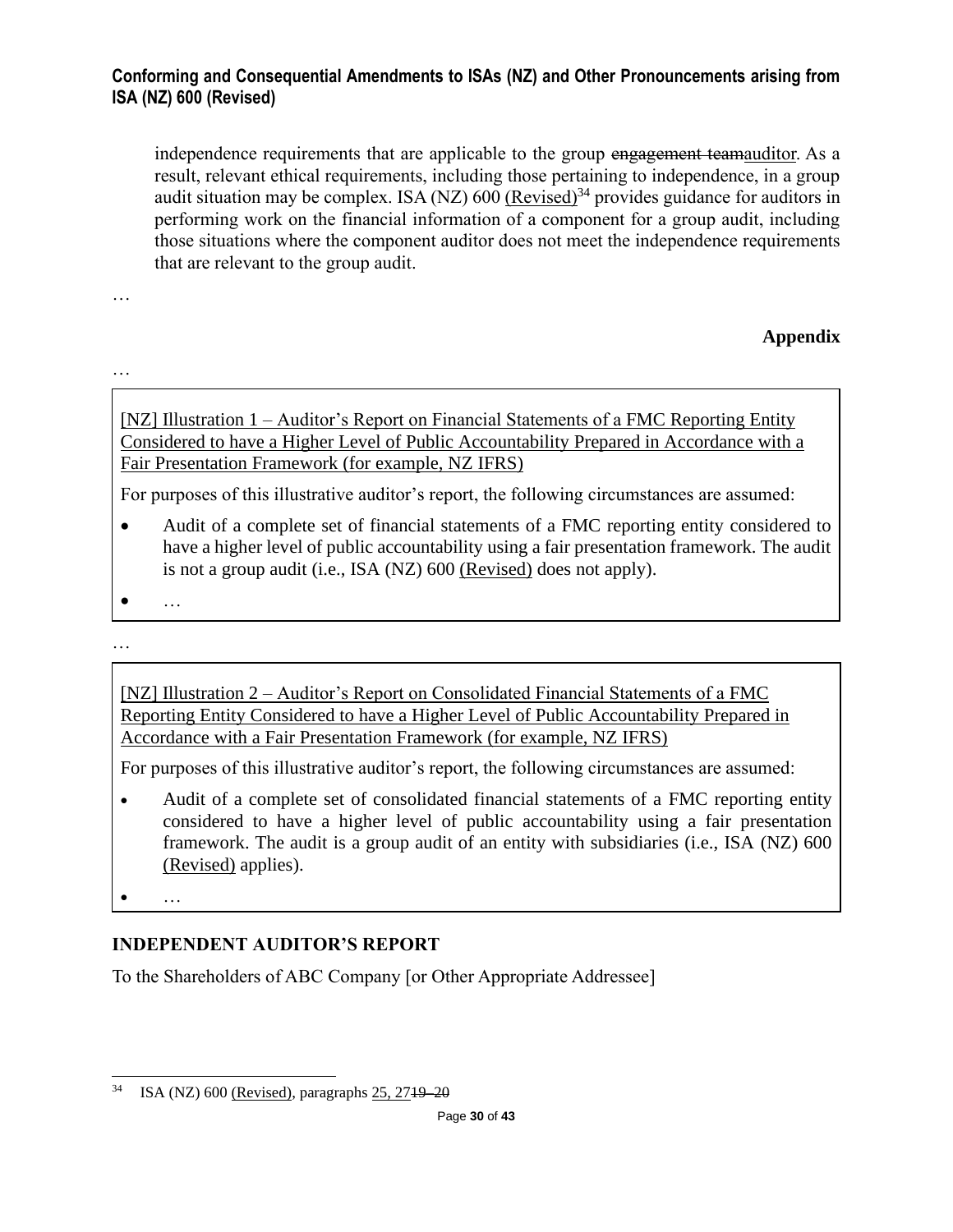### **Report on the Audit of the Consolidated Financial Statements<sup>35</sup>**

…

#### *Auditor's Responsibilities for the Audit of the Consolidated Financial Statements*

…

As part of an audit in accordance with ISAs (NZ), we exercise professional judgement and maintain professional scepticism throughout the audit. We also:

- …
- Plan and perform the group audit to Oobtain sufficient appropriate audit evidence regarding the financial information of the entities or business activities within the Group to regarding the financial information of the entities or business units within the group as a basis for express-forming an opinion on the consilected group financial statements. We are responsible for the direction, supervision and review performance of the audit work performed for purposes of the group audit. We remain solely responsible for our audit opinion.

…

[NZ] Illustration 3 – Auditor's Report on Financial Statements of a Public Benefit Entity that is not a FMC Reporting Entity Considered to have a Higher Level of Public Accountability Prepared in Accordance with a Fair Presentation Framework (for example, Public Benefit Entity Standards)

For purposes of this illustrative auditor's report, the following circumstances are assumed:

- Audit of a complete set of financial statements of a public benefit entity that is not a FMC reporting entity considered to have a higher level of public accountability using a fair presentation framework. The audit is not a group audit (i.e., ISA (NZ) 600 Revised does not apply).
- …

…

[NZ] Illustration 4 – Auditor's Report on Financial Statements of an Entity Other than a FMC Reporting Entity Considered to have a Higher Level of Public Accountability Prepared in Accordance with a General Purpose Compliance Framework.

For purposes of this illustrative auditor's report, the following circumstances are assumed:

• Audit of a complete set of financial statements of an entity other than a FMC reporting entity considered to have a higher level of public accountability required by law or

<sup>&</sup>lt;sup>35</sup> The sub-title "Report on the Audit of the Consolidated Financial Statements" is unnecessary in circumstances when the second sub-title "Report on Other Legal and Regulatory Requirements" is not applicable.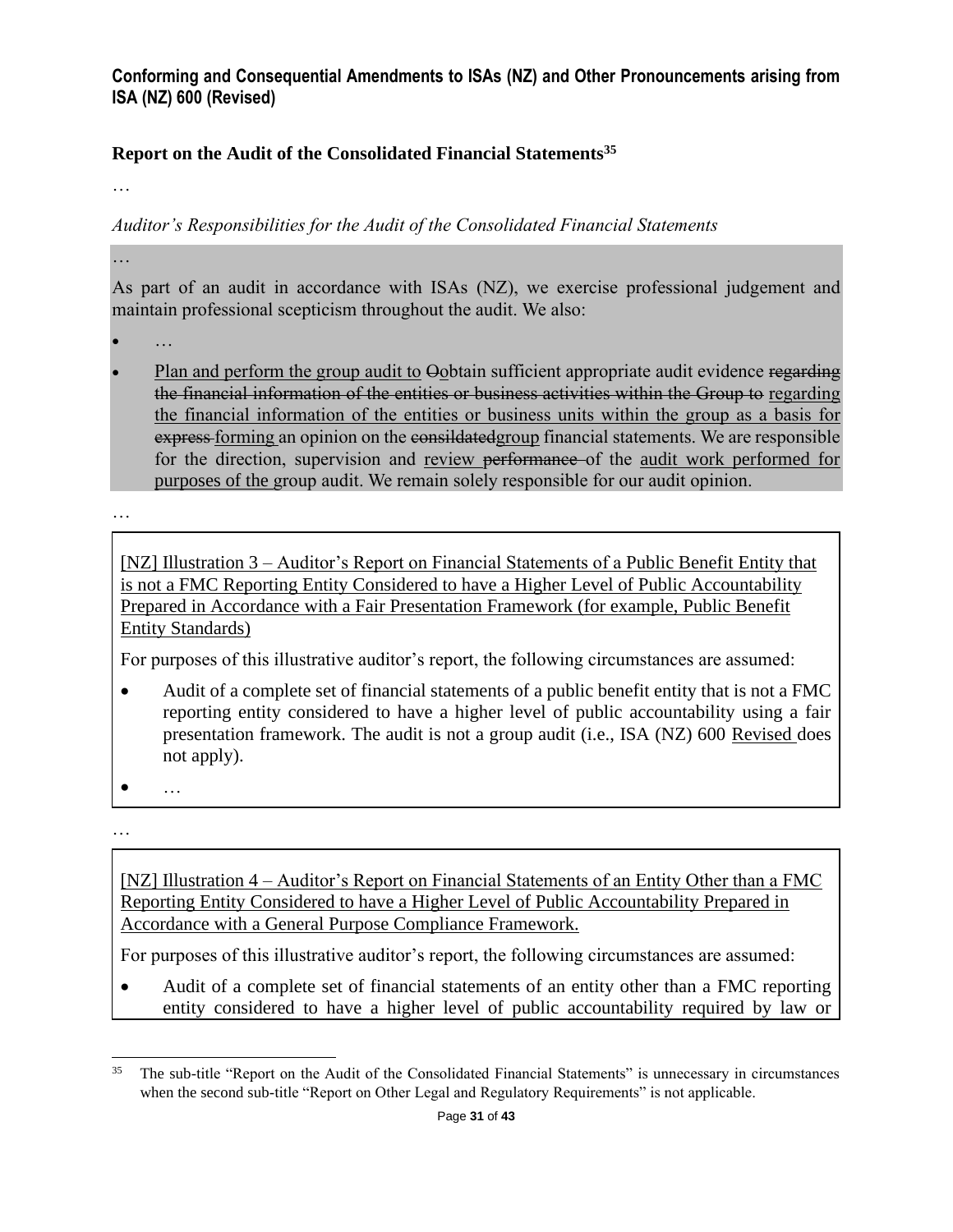regulation. The audit is not a group audit (i.e., ISA (NZ) 600 Revised does not apply).

 $\bullet$  …

…

## **ISA (NZ) 701 – COMMUNICATING KEY AUDIT MATTERS IN THE INDEPENDENT AUDITOR'S REPORT**

…

## **Application and Other Explanatory Material**

…

### **Determining Key Audit Matters** (Ref: Para. 9–10)

…

*Matters that Required Significant Auditor Attention* (Ref: Para. 9)

- A15. Various ISAs (NZ) require specific communications with those charged with governance and others that may relate to areas of significant auditor attention. For example:
	- ISA (NZ) 260 (Revised) requires the auditor to communicate significant difficulties, if any, encountered during the audit with those charged with governance.<sup>36</sup> The ISAs (NZ) acknowledge potential difficulties in relation to, for example:
		- $\circ$  Related party transactions,<sup>37</sup> in particular limitations on the auditor's ability to obtain audit evidence that all other aspects of a related party transaction (other than price) are equivalent to those of a similar arm's length transaction.
		- o Limitations on the group audit, for example, where the group engagement team's access to information or people may have been restricted.<sup>38</sup>
	- ISA (NZ) 220 (Revised) establishes requirements for the engagement partner in relation to undertaking appropriate consultation on difficult or contentious matters, matters on which the firm's policies or procedures require consultation,<sup>39</sup> and other matters that in the engagement partner's professional judgement, require consultation. For example, the auditor may have consulted with others within the firm or outside the firm on a significant technical matter, which may be an indicator that it is a key audit matter. The engagement partner is also required to discuss, among other things,

 $36$  ISA (NZ) 260 (Revised), paragraphs 16(b) and A21

<sup>37</sup> ISA (NZ) 550, *Related Parties*, paragraph A42

<sup>38</sup> ISA (NZ) 600 (Revised), *Special Considerations—Audits of Group Financial Statements (Including the Work of Component Auditors)*, paragraph 5749(c)

<sup>39</sup> ISA (NZ) 220 (Revised), *Quality Management for an Audit of Financial Statements*, paragraph 35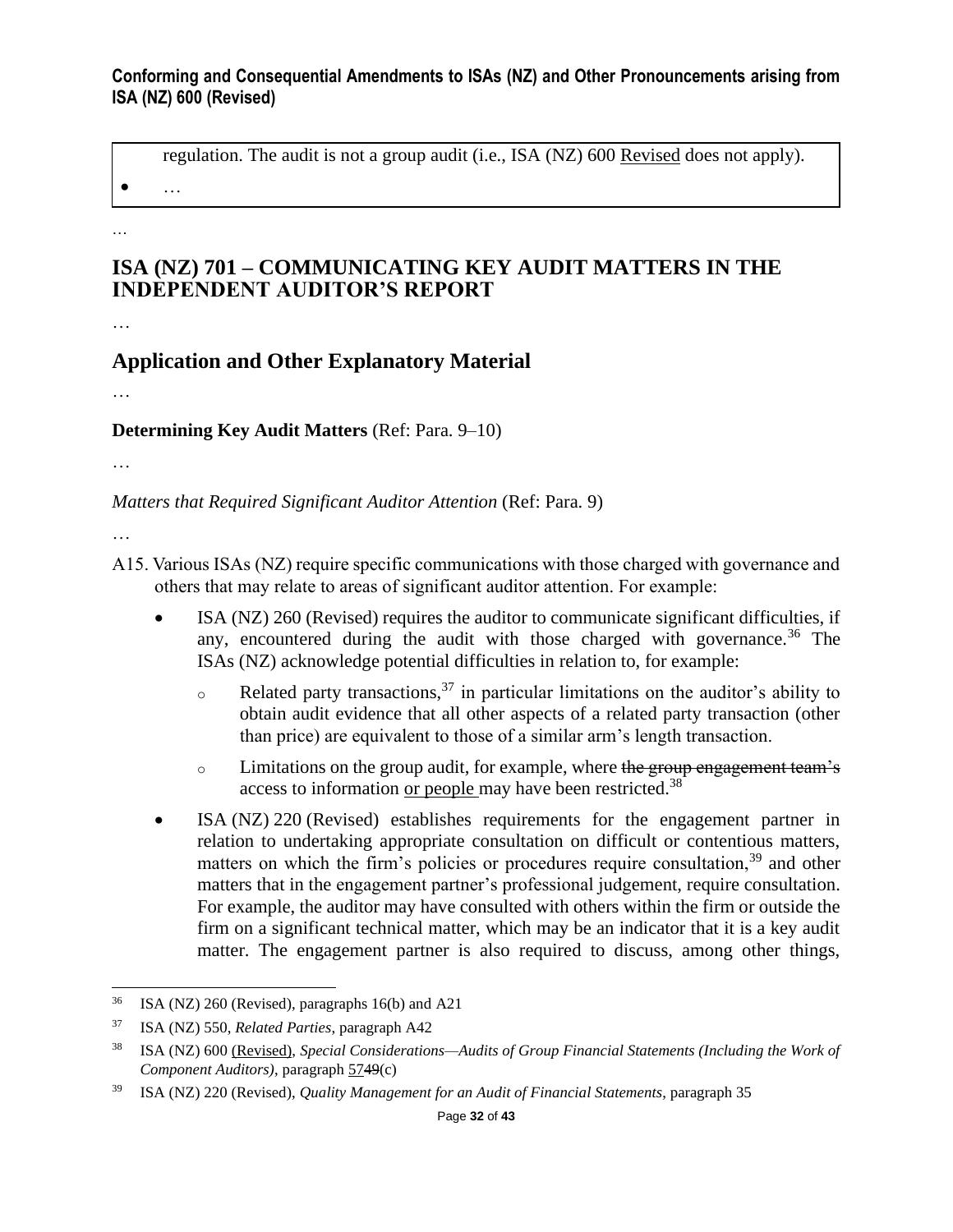significant matters and significant judgements arising during the audit engagement with the engagement quality reviewer.<sup>40</sup>

…

## **ISA (NZ) 705 (REVISED) – MODIFICATIONS TO THE OPINION IN THE INDEPENDENT AUDITOR'S REPORT**

…

## **Application and Other Explanatory Material**

…

### **Circumstances When a Modification to the Auditor's Opinion Is Required**

*…*

*Nature of an Inability to Obtain Sufficient Appropriate Audit Evidence* (Ref: Para. 6(b))

…

A10. Examples of circumstances beyond the control of the entity include when:

- The entity's accounting records have been destroyed.
- The accounting records of a significant-component for which further audit procedures are determined to be necessary for the purposes of the group audit have been seized indefinitely by governmental authorities.

**Appendix** 

…

…

## [NZ] Illustration 1 – Qualified Opinion due to a Material Misstatement of the Financial **Statements**

For purposes of this illustrative auditor's report, the following circumstances are assumed:

- Audit of a complete set of financial statements of a FMC reporting entity considered to have a higher level of public accountability using a fair presentation framework. The audit is not a group audit (i.e., ISA (NZ)  $600$  (Revised)<sup>41</sup> does not apply).
- …

ISA (NZ) 220 (Revised), paragraph 36

<sup>41</sup> ISA (NZ) 600 (Revised), *Special Considerations—Audits of Group Financial Statements (Including the Work of Component Auditors)*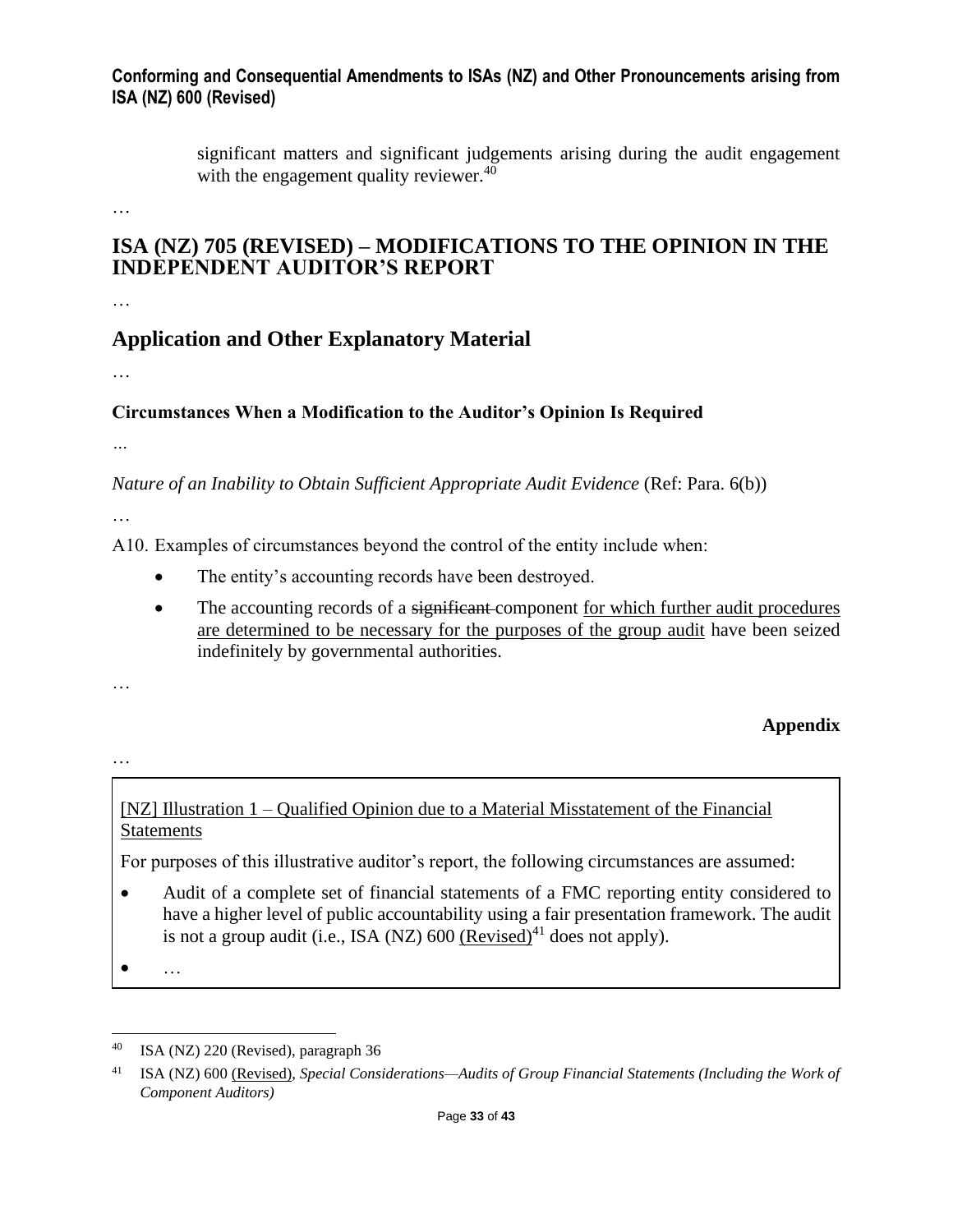…

[NZ] Illustration 2 – Adverse Opinion due to a Material Misstatement of the Consolidated Financial Statements

For purposes of this illustrative auditor's report, the following circumstances are assumed:

- Audit of a complete set of consolidated financial statements of a FMC reporting entity considered to have a higher level of public accountability using a fair presentation framework. The audit is a group audit of an entity with subsidiaries (i.e., ISA (NZ) 600 (Revised) applies).
- $\bullet$   $\dots$

…

[NZ] Illustration 3 – Qualified Opinion due to the Auditor's Inability to Obtain Sufficient Audit Evidence Regarding a Foreign Associate

For purposes of this illustrative auditor's report, the following circumstances are assumed:

• Audit of a complete set of consolidated financial statements of a FMC reporting entity considered to have a higher level of public accountability using a fair presentation framework. The audit is a group audit of an entity with subsidiaries (i.e., ISA (NZ) 600 (Revised) applies).

• …

…

[NZ] Illustration 4 – Disclaimer of Opinion due to the Auditor's Inability to Obtain Sufficient Appropriate Audit Evidence about a Single Element of the Consolidated Financial Statements

For purposes of this illustrative auditor's report, the following circumstances are assumed:

• Audit of a complete set of consolidated financial statements of an entity other than a FMC reporting entity considered to have a higher level of public accountability using a fair presentation framework. The audit is a group audit of an entity with subsidiaries (i.e., ISA (NZ) 600 (Revised) applies).

• …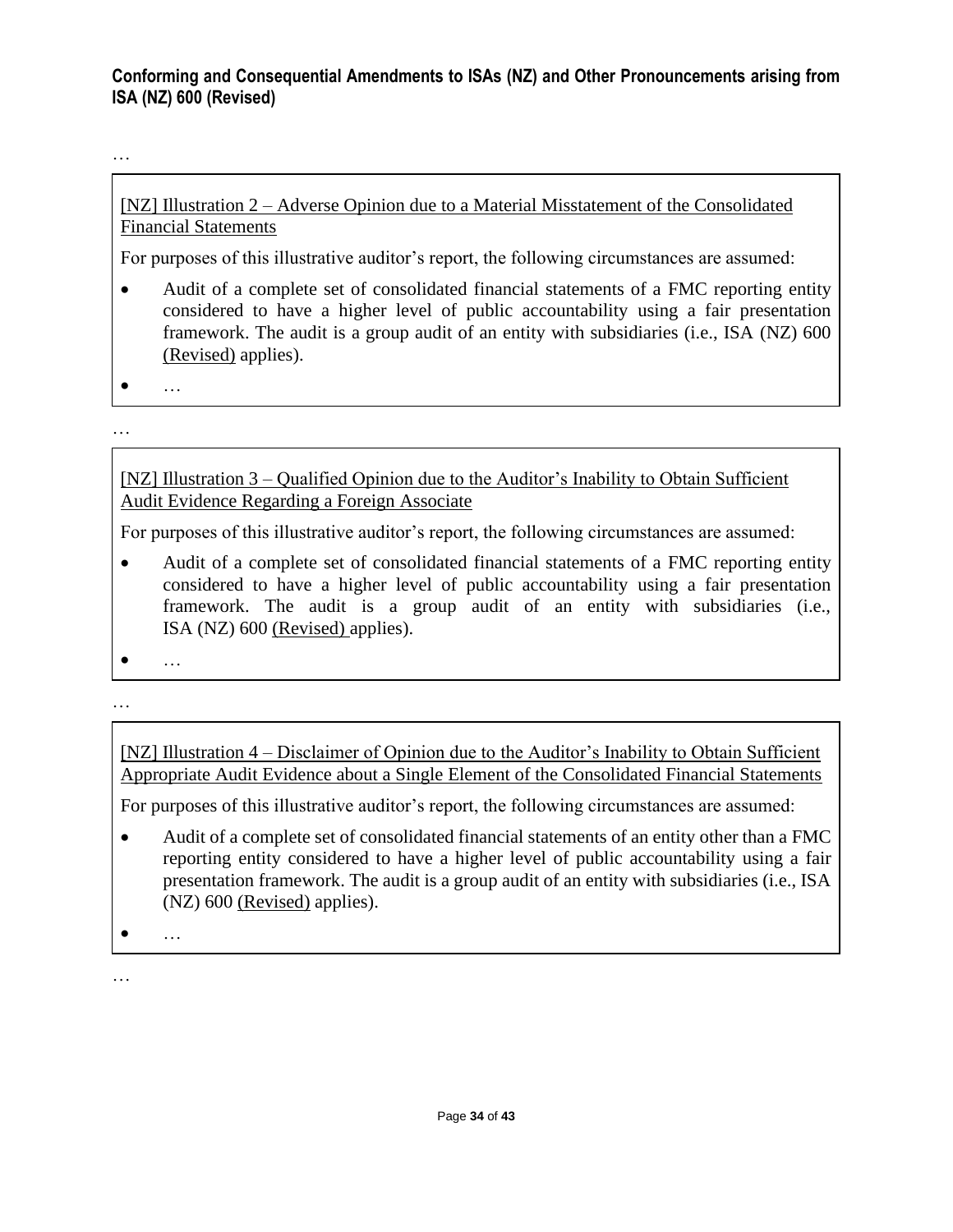Illustration 5 – Disclaimer of Opinion due to the Auditor's Inability to Obtain Sufficient Appropriate Audit Evidence about Multiple Elements of the Financial Statements

For purposes of this illustrative auditor's report, the following circumstances are assumed:

- Audit of a complete set of financial statements of an entity other than a FMC reporting entity considered to have a higher level of public accountability using a fair presentation framework. The audit is not a group audit (i.e., ISA (NZ) 600 (Revised) does not apply).
- 

• …

…

### **ISA (NZ) 706 (REVISED) – EMPHASIS OF MATTER PARAGRAPHS AND OTHER MATTER PARAGRAPHS INTHE INDEPENDENT AUDITOR'S REPORT**

…

### **Appendix 3**

…

For purposes of this illustrative auditor's report, the following circumstances are assumed:

- Audit of a complete set of financial statements of a FMC reporting entity considered to have a higher level of public accountability using a fair presentation framework. The audit is not a group audit (i.e., ISA (NZ)  $600$  (Revised)<sup>42</sup> does not apply).
- 

• …

…

## **Appendix 4**

…

For purposes of this illustrative auditor's report, the following circumstances are assumed:

• Audit of a complete set of financial statements of an entity other than a FMC reporting entity considered to have a higher level of public accountability using a fair presentation framework. The audit is not a group audit (i.e., ISA (NZ) 600 (Revised) does not apply).

• …

<sup>…</sup>

<sup>42</sup> ISA (NZ) 600 (Revised), *Special Considerations—Audits of Group Financial Statements (Including the Work of Component Auditors)*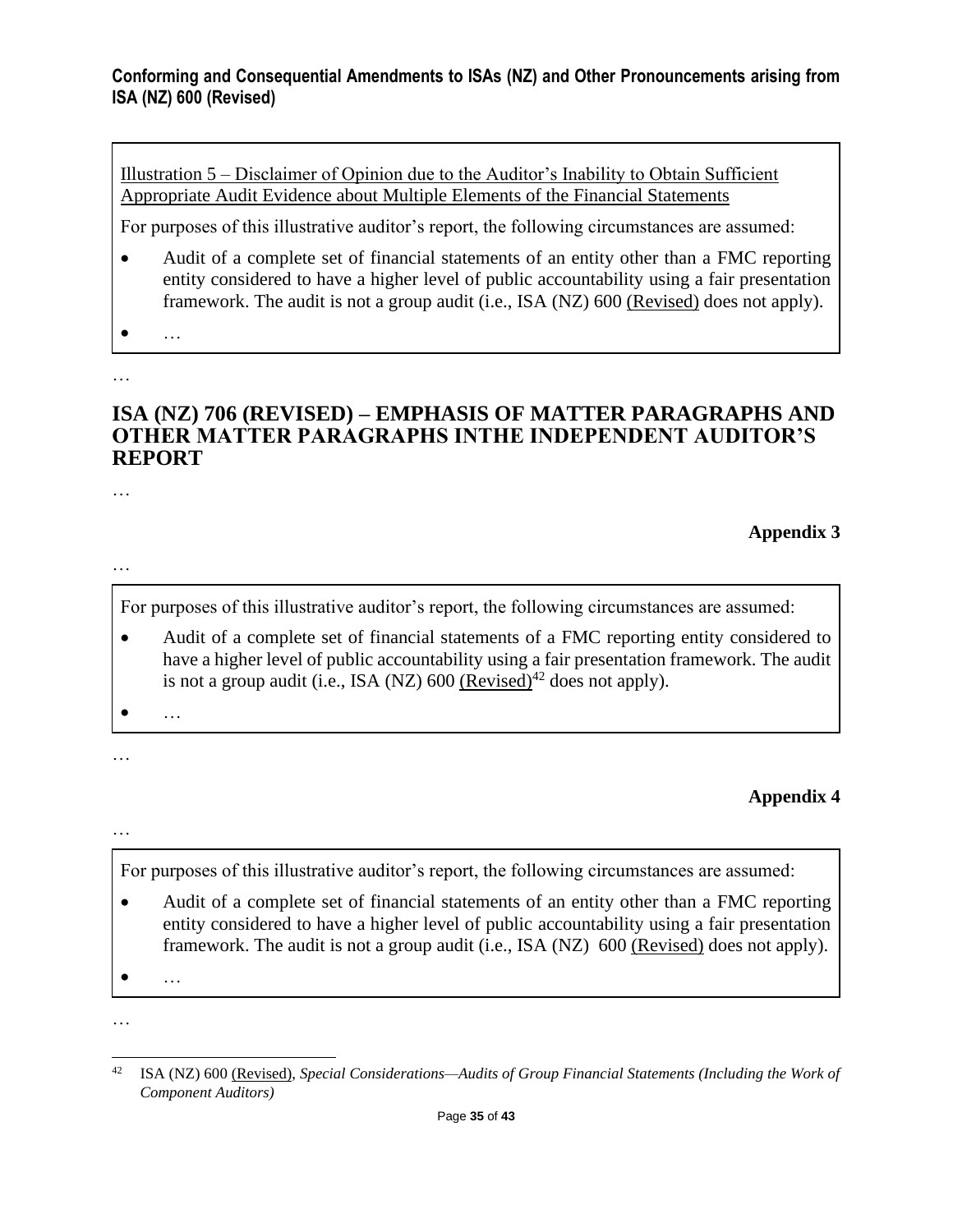## **ISA (NZ) 710 – COMPARATIVE INFORMATION CORRESPONDING FIGURES AND COMPARATIVE FINANCIAL STATEMENTS**

…

**Appendix**

…

## **Illustration 1 – Corresponding Figures**

For purposes of this illustrative auditor's report, the following circumstances are assumed:

• Audit of a complete set of financial statements of an entity other than a FMC reporting entity with a higher level of public accountability using a fair presentation framework. The audit is not a group audit (i.e., ISA (NZ)  $600$  (Revised)<sup>43</sup> does not apply).

• …

…

### **Illustration 2 – Corresponding Figures**

For purposes of this illustrative auditor's report, the following circumstances are assumed:

• Audit of a complete set of financial statements of an entity other than a FMC reporting entity with a higher level of public accountability using a fair presentation framework. The audit is not a group audit (i.e., ISA (NZ) 600 (Revised) does not apply).

 $\bullet$  …

#### …

## **Illustration 3 – Corresponding Figures**

For purposes of this illustrative auditor's report, the following circumstances are assumed:

• Audit of a complete set of financial statements of an entity other than a FMC reporting entity with a higher level of public accountability using a fair presentation framework. The audit is not a group audit (i.e., ISA (NZ) 600 (Revised) does not apply).

 $\bullet$   $\dots$ 

<sup>…</sup>

<sup>43</sup> ISA (NZ) 600 (Revised), *Special Considerations—Audits of Group Financial Statements (Including the Work of Component Auditors)*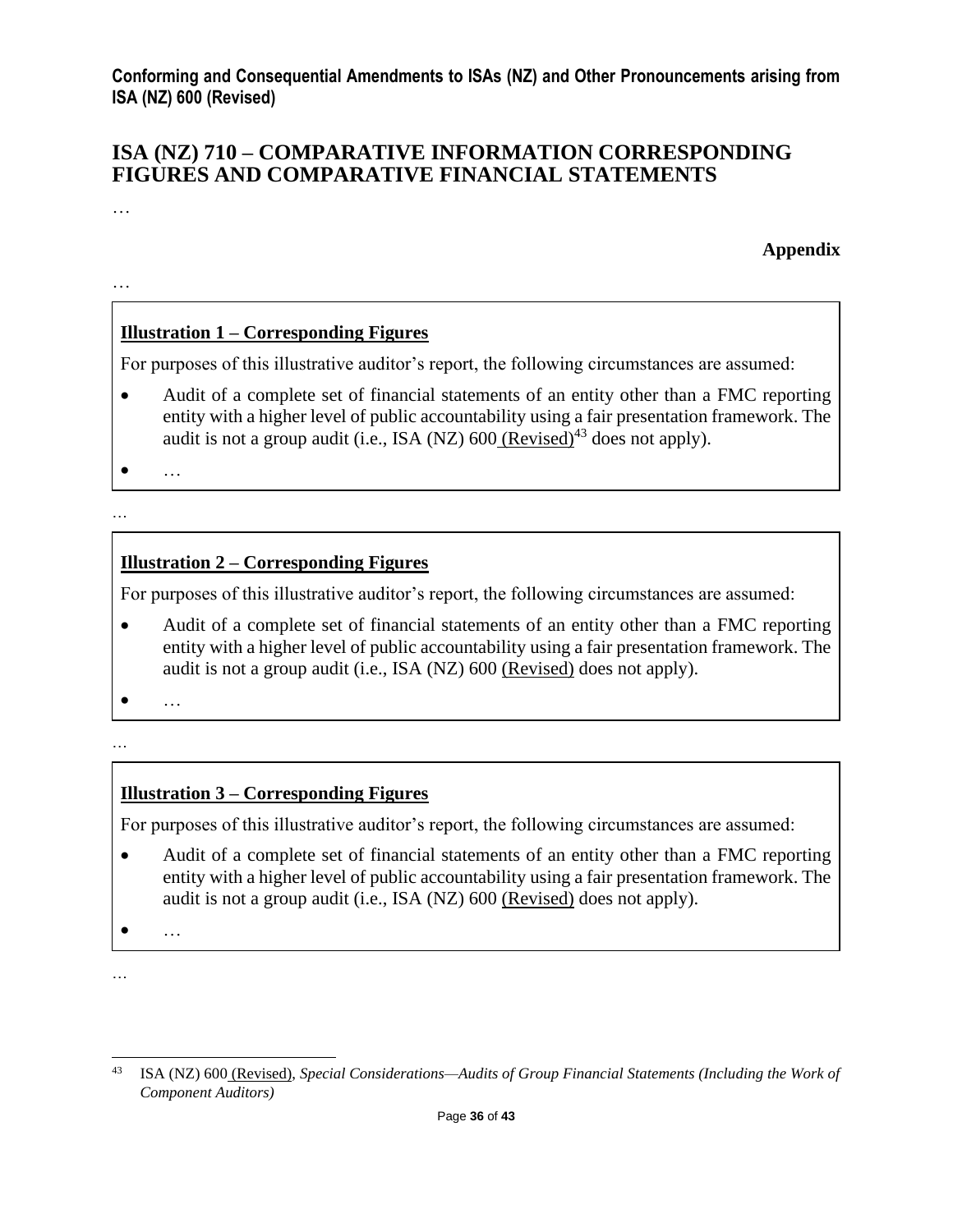### **Illustration 4 – Comparative Financial Statements**

For purposes of this illustrative auditor's report, the following circumstances are assumed:

- Audit of a complete set of financial statements of an entity other than a FMC reporting entity with a higher level of public accountability using a fair presentation framework. The audit is not a group audit (i.e., ISA (NZ) 600 (Revised) does not apply).
- …

…

# **ISA (NZ) 720 (REVISED) – THE AUDITOR'S RESPONSIBILITIES RELATING TO OTHER INFORMATION**

…

# **Application and Other Explanatory Material**

…

**Reading and Considering the Other Information** (Ref: Para. 14–15)

…

*Considering Whether There Is a Material Inconsistency between the Other Information and the Auditor's Knowledge Obtained in the Audit* (Ref: Para. 14(b))

- A35. The auditor may determine that referring to relevant audit documentation or making inquiries of relevant members of the engagement team, including or relevant component auditors, is appropriate as a basis for the auditor's consideration of whether a material inconsistency exists. For example:
	- When the other information describes the planned cessation of a major product line and, although the auditor is aware of the planned cessation, the auditor may make inquiries of the relevant engagement team member who performed the audit procedures in this area to support the auditor's consideration of whether the description is materially inconsistent with the auditor's knowledge obtained during the audit.
	- When the other information describes important details of a lawsuit addressed in the audit, but the auditor cannot recall them adequately, it may be necessary to refer to the audit documentation where such details are summarized to support the auditor's recollection.
- A36. Whether, and if so the extent to which, the auditor refers to relevant audit documentation, or makes inquiries of relevant members of the engagement team, including or relevant component auditors, is a matter of professional judgement. However, it may not be necessary for the auditor to refer to relevant audit documentation, or to make inquiries of relevant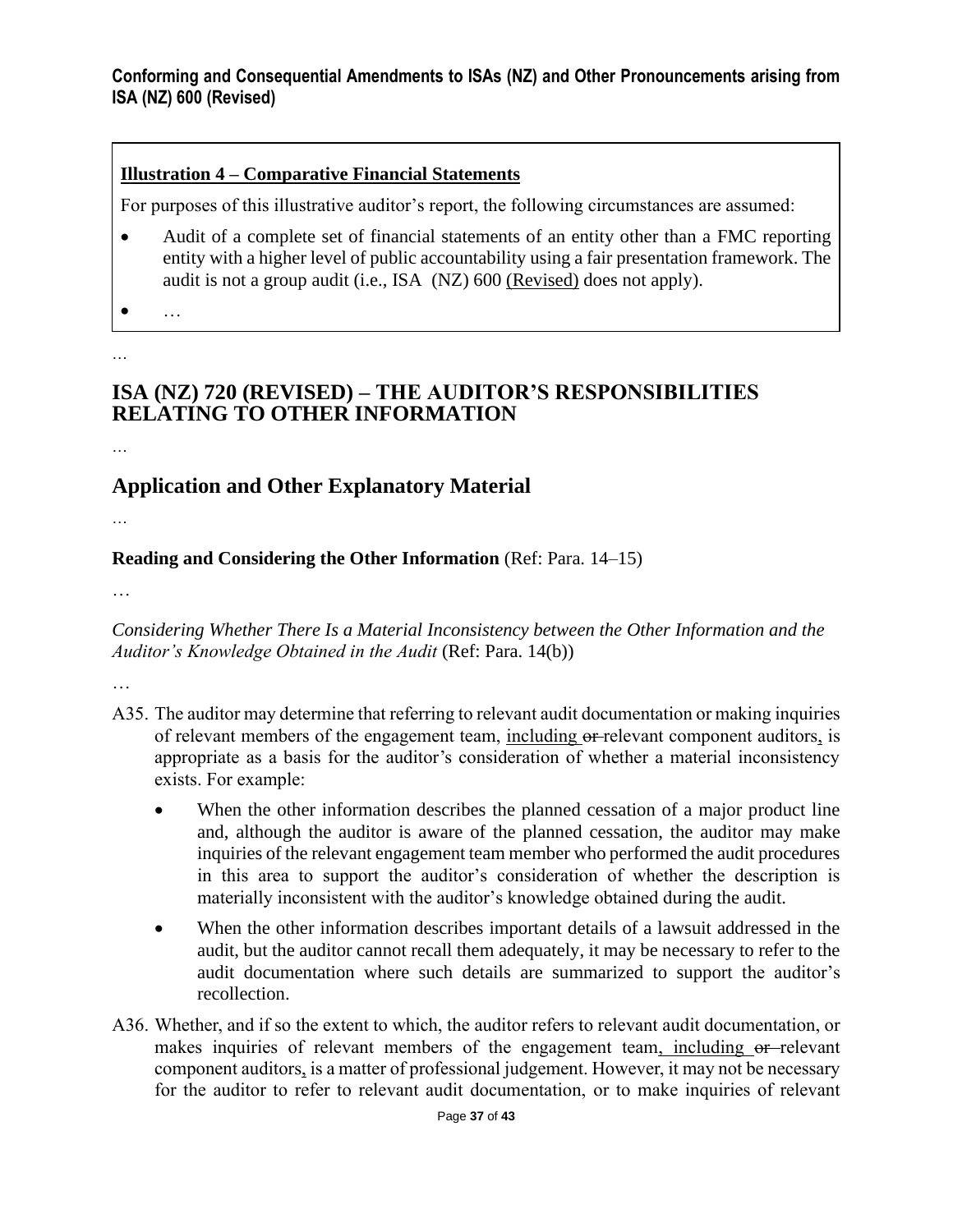members of the engagement team, including or-relevant component auditors, about any matter included in the other information.

…

…

### **Appendix 2**

[NZ] Illustration 1 – An auditor's report of any entity, whether a FMC entity considered to have a higher level of public accountability or not, containing an unmodified opinion when the auditor has obtained all of the other information prior to the date of the auditor's report and has not identified a material misstatement of the other information.

For purposes of this illustrative auditor's report, the following circumstances are assumed:

- Audit of a complete set of financial statements of any entity, whether listed or other than listed, using a fair presentation framework. The audit is not a group audit (i.e., ISA (NZ)  $600$  (Revised)<sup>44</sup> does not apply).
- …
- …

[NZ] Illustration 2 – An auditor's report of a FMC reporting entity considered to have a higher level of public accountability containing an unmodified opinion when the auditor has obtained part of the other information prior to the date of the auditor's report, has not identified a material misstatement of the other information, and expects to obtain other information after the date of the auditor's report.

For purposes of this illustrative auditor's report, the following circumstances are assumed:

- Audit of a complete set of financial statements of a FMC entity considered to have a higher level of public accountability using a fair presentation framework. The audit is not a group audit (i.e., ISA (NZ) 600 (Revised) does not apply).
- …

<sup>44</sup> ISA (NZ) 600 (Revised), *Special Considerations—Audits of Group Financial Statements (Including the Work of Component Auditors)*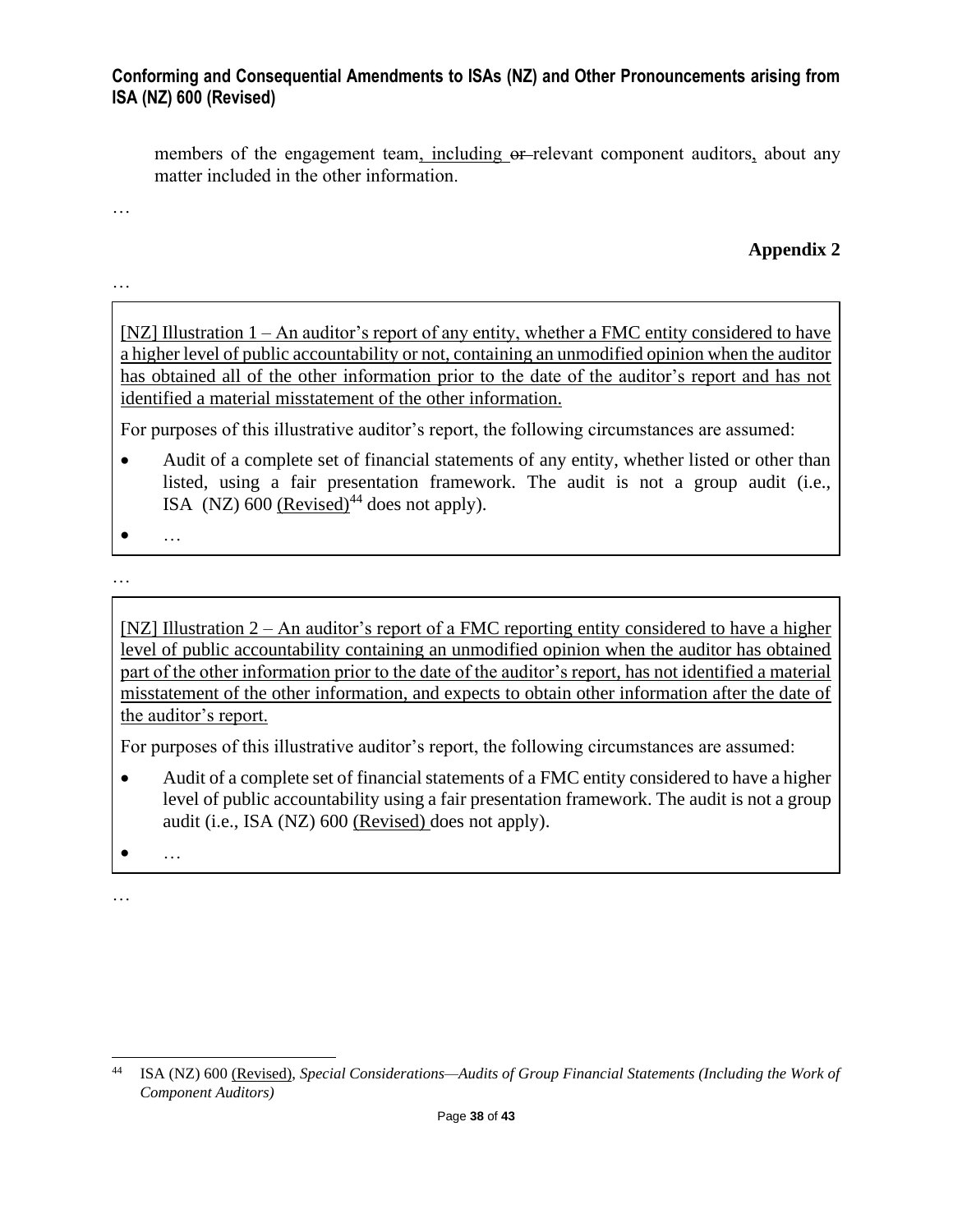[NZ] Illustration  $3 - An$  auditor's report of an entity other than a FMC reporting entity considered to have a higher level of public accountability containing an unmodified opinion when the auditor has obtained part of the other information prior to the date of the auditor's report, has not identified a material misstatement of the other information, and expects to obtain other information after the date of the auditor's report.

For purposes of this illustrative auditor's report, the following circumstances are assumed:

- Audit of a complete set of financial statements of an entity other than a listed entity using a fair presentation framework. The audit is not a group audit (i.e., ISA (NZ) 600 (Revised) does not apply).
- …

…

[NZ] Illustration 4 – An auditor's report of a FMC reporting entity considered to have a higher level of public accountability containing an unmodified opinion when the auditor has obtained no other information prior to the date of the auditor's report but expects to obtain other information after the date of the auditor's report.

For purposes of this illustrative auditor's report, the following circumstances are assumed:

- Audit of a complete set of financial statements of a FMC reporting entity considered to have a higher level of public accountability using a fair presentation framework. The audit is not a group audit (i.e., ISA (NZ) 600 (Revised) does not apply).
- …
- …

[NZ] Illustration 5 – An auditor's report of any entity, whether a FMC reporting entity considered to have a higher level of public accountability or not, containing an unmodified opinion when the auditor has obtained all of the other information prior to the date of the auditor's report and has concluded that a material misstatement of the other information exists.

For purposes of this illustrative auditor's report, the following circumstances are assumed:

- Audit of a complete set of financial statements of any entity, whether a FMC reporting entity considered to have a higher level of public accountability or not, using a fair presentation framework. The audit is not a group audit (i.e., ISA (NZ) 600 (Revised) does not apply).
- …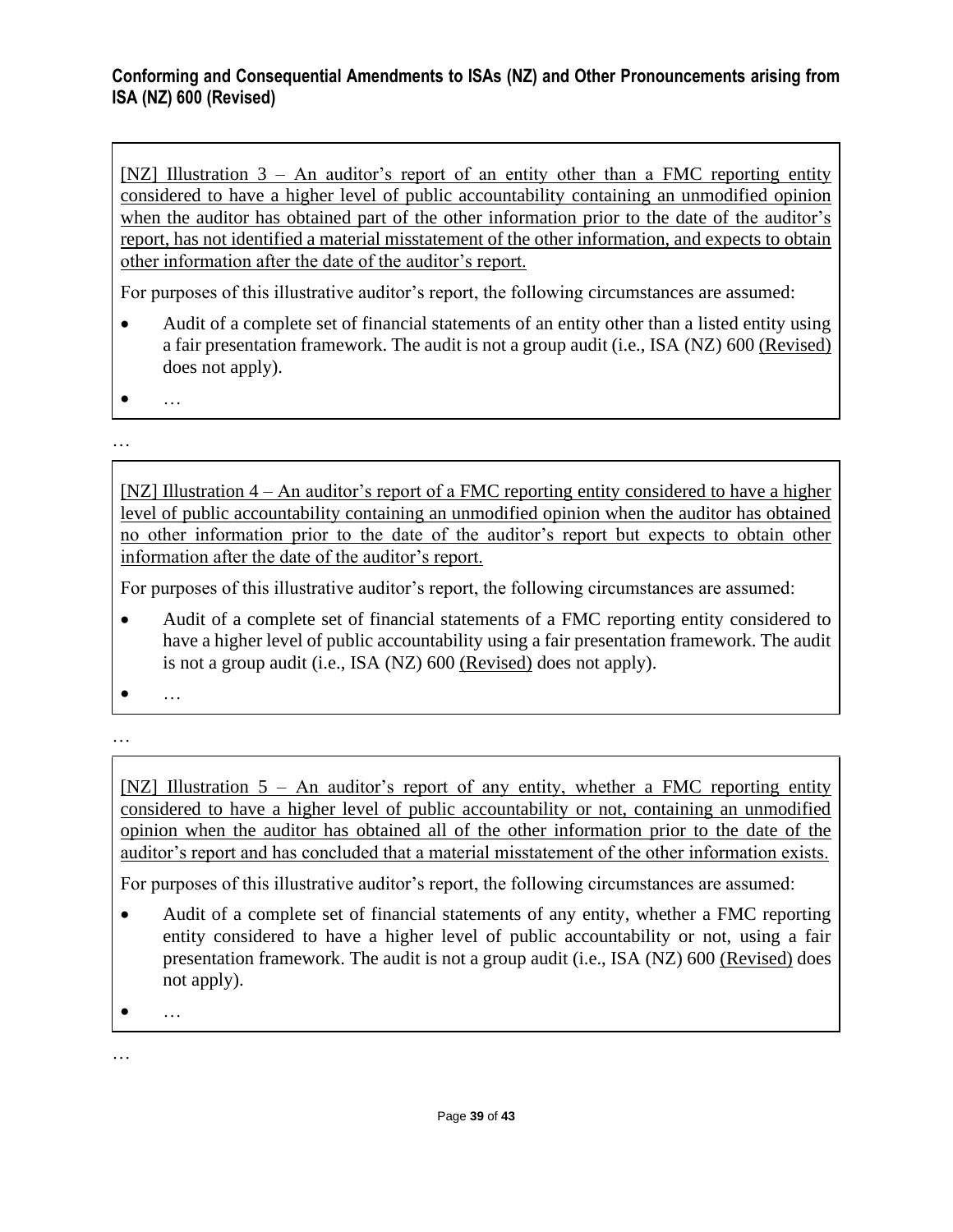[NZ] Illustration 6 – An auditor's report of any entity, whether a FMC reporting entity considered to have a higher level of public accountability or not, containing an qualified opinion when the auditor has obtained all of the other information prior to the date of the auditor's report and there is a limitation of scope with respect to a material item in the consolidated financial statements which also affects the other information.

For purposes of this illustrative auditor's report, the following circumstances are assumed:

- Audit of a complete set of consolidated financial statements of any entity, whether a FMC reporting entity considered to have a higher level of public accountability or not, using a fair presentation framework. The audit is a group audit (i.e., ISA (NZ) 600 (Revised) applies).
- …

…

[NZ] Illustration 7 – An auditor's report of any entity, whether a FMC reporting entity considered to have a higher level of public accountability or not, containing an adverse opinion when the auditor has obtained all of the other information prior to the date of the auditor's report and the adverse opinion on the consolidated financial statements also affects the other information.

For purposes of this illustrative auditor's report, the following circumstances are assumed:

• Audit of a complete set of consolidated financial statements of any entity, whether a FMC reporting entity considered to have a higher level of public accountability or not, using a fair presentation framework. The audit is a group audit (i.e., ISA (NZ) 600 (Revised) applies).

• …

…

### **ISA (NZ) 805 (REVISED) – SPECIAL CONSIDERATIONS—AUDITS OF SINGLE FINANCIAL STATEMENTS AND SPECIFIC ELEMENTS, ACCOUNTS OR ITEMS OF A FINANCIAL STATEMENT**

### **Introduction**

### **Scope of this ISA (NZ)**

1. This ISA (NZ) does not apply to circumstances in which the report-audit procedures are performed by of a component auditor, issued as a result of work performed on the financial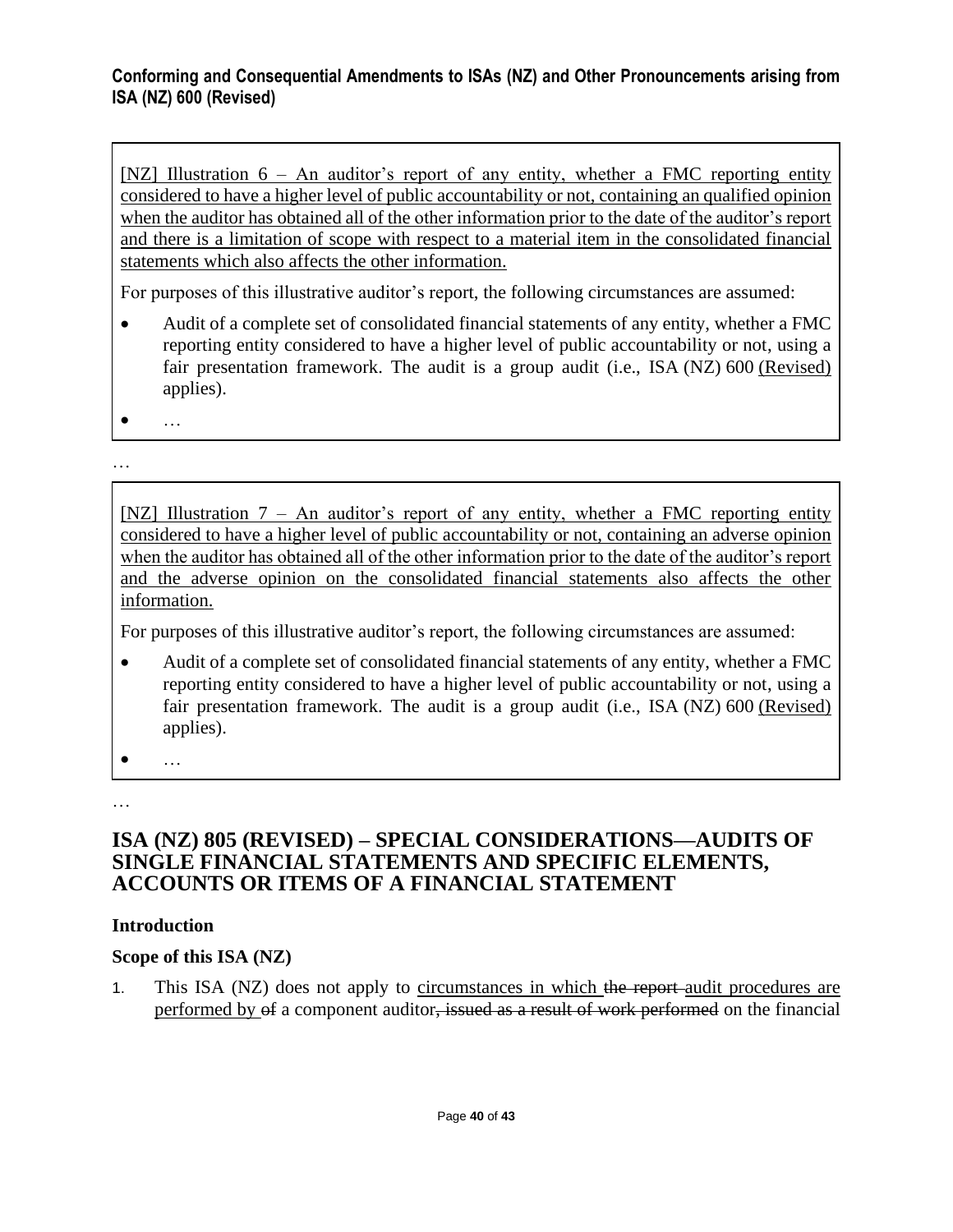information of a component at the request of a group engagement team for purposes of an audit of group financial statements (see ISA (NZ)  $600$  (Revised)).<sup>45</sup>

…

# **ISRE (NZ) 2400 (REVISED) – ENGAGEMENTS TO REVIEW HISTORICAL FINANCIAL STATEMENTS**

…

### **Application and Other Explanatory Material**

**Scope of this ISRE (NZ)** (Ref: Para. 1-2)

*…*

#### *Reviews of Financial Information of Components in the Context of an Audit of the Financial Statements of a Group of Entities*

A2. Review engagements in accordance with this ISRE (NZ) may be requested for component entities by the auditor of the financial statements of a group of entities. Such a review engagement performed in accordance with this ISRE (NZ) may be accompanied by a request from the group auditor to undertake additional work or procedures as needed in the circumstances of the group audit engagement.

…

### **Acceptance and Continuance of Client Relationships and Review Engagements** (Ref: Para. 29)

…

*Agreeing the Terms of Engagement*

…

Review of components of groups of entities

A54. The auditor of the financial statements of a group of entities may request that a practitioner perform a review of the financial information of a component entity of the group. Depending on the instructions of the group auditor, a review of the financial information of a component may be performed in accordance with this ISRE (NZ). The group auditor may also specify additional procedures to supplement the work done for the review performed under this ISRE (NZ). Where the practitioner conducting the review is the auditor of the component entity's financial statements, the review is not performed in accordance with this ISRE (NZ).

<sup>45</sup> ISA (NZ) 600 (Revised), *Special Considerations—Audits of Group Financial Statements (Including the Work of Component Auditors)*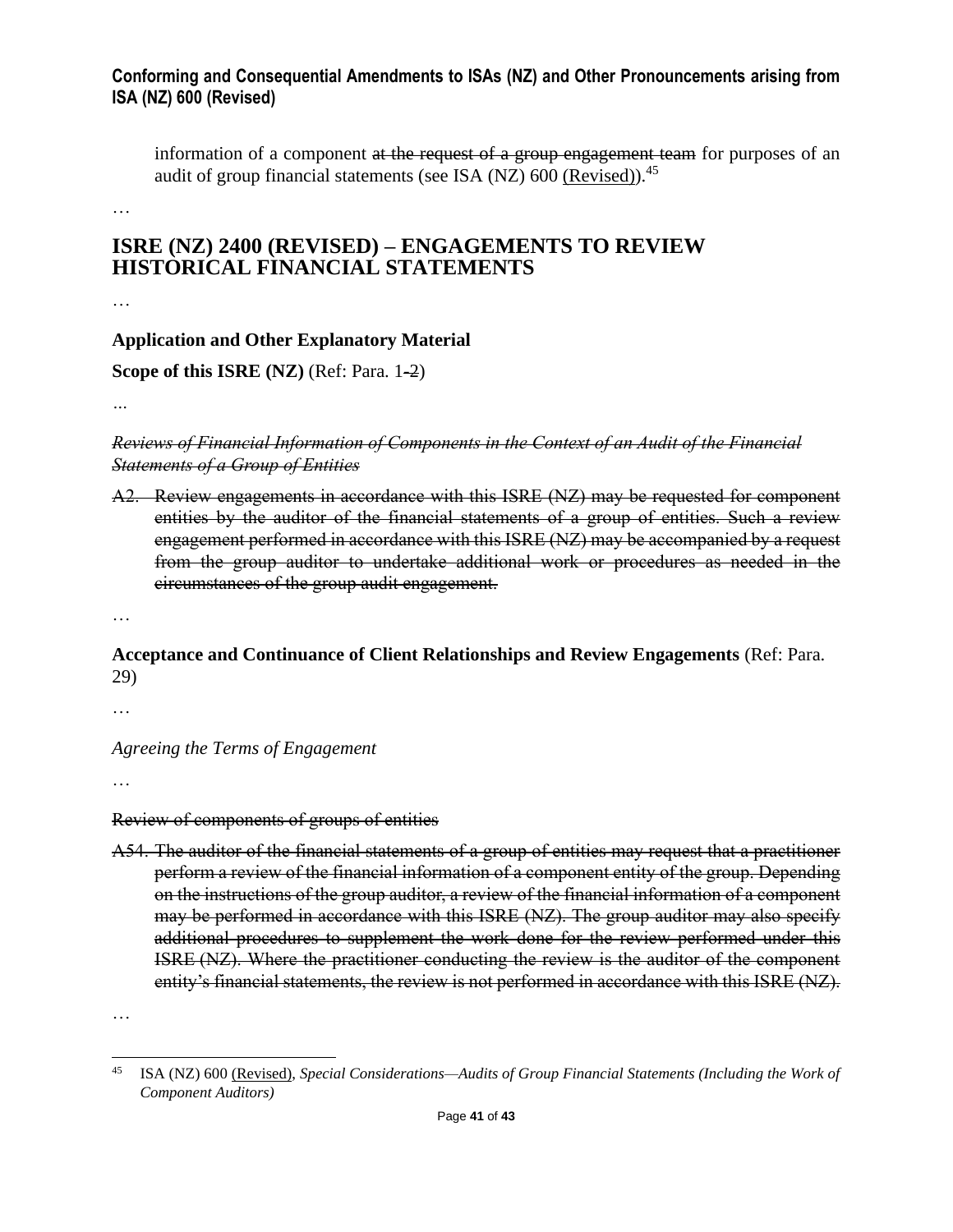## **Performing the Engagement**

*…*

*The Practitioner's Understanding* (Ref: Para. 45–46)

…

- A78. In obtaining an understanding of the entity and its environment, and of the applicable financial reporting framework, the practitioner may also consider:
	- Whether the entity is a component of-a group of entities, or an associated entity of another entity.
	- $\bullet$  …

## *Designing and Performing Procedures* (Ref: Para. 47, 55)

…

A80. When the practitioner is engaged to review the financial statements of a group of entities, the planned nature, timing and extent of the procedures for the review are directed at achieving the practitioner's objectives for the review engagement stated in this ISRE (NZ), but in the context of the group financial statements.

…

Analytical Procedures (Ref: Para. 46–47, 49)

A90. In a review of financial statements, performing analytical procedures assists the practitioner in:

- Obtaining or updating the practitioner's understanding of the entity and its environment, including to be able to identify areas where material misstatements are likely to arise in the financial statements.
- Identifying inconsistencies or variances from expected trends, values or norms in the financial statements such as the level of congruence of the financial statements with key data, including key performance indicators.
- Providing corroborative evidence in relation to other inquiry or analytical procedures already performed.
- Serving as additional procedures when the practitioner becomes aware of matter(s) that cause the practitioner to believe that the financial statements may be materially misstated. An example of such an additional procedure is a comparative analysis of monthly revenue and cost figures across profit centres, branches or other components profit centres, branches or other components of the entity, to provide evidence about financial information contained in line items or disclosures contained in the financial statements